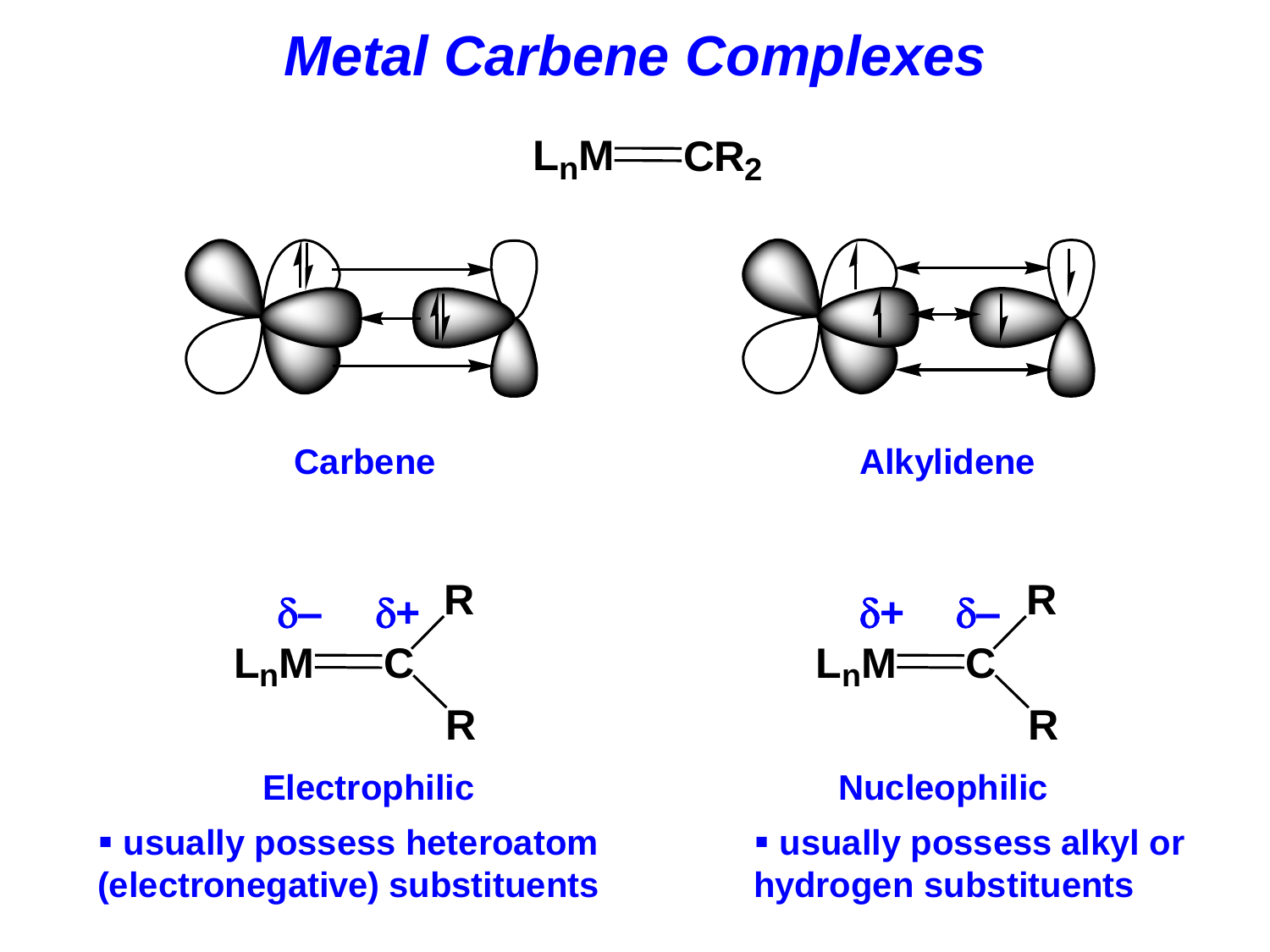# *LnM=CR<sup>2</sup> Chemistry*

#### **2005 Nobel Prize:Chauvin, Grubbs, Schrock**



**Catalytic Olefin Metathesis:**

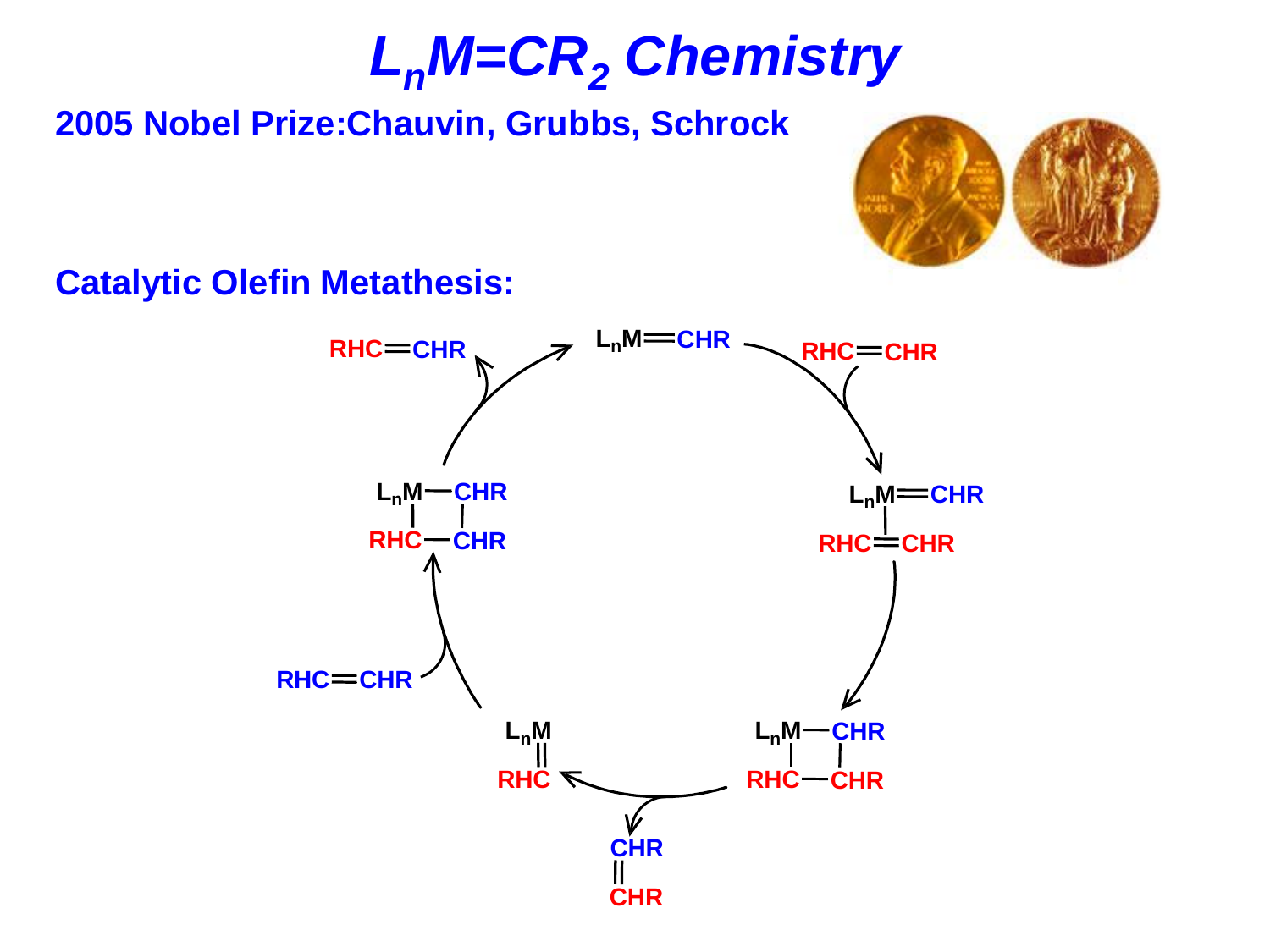#### *LnM=CR<sup>2</sup> vs. LnM=SiR<sup>2</sup>*

|                                  | $L_n$ M=CR <sub>2</sub>                                                         | $L_n$ M=SiR <sub>2</sub>                                            |
|----------------------------------|---------------------------------------------------------------------------------|---------------------------------------------------------------------|
| <b>First Prepared</b>            | 1964 (Fischer)<br><b>1974 (Schrock)</b>                                         | <b>1990 (Tilley)</b>                                                |
| <b>Known</b><br><b>Compounds</b> | thousands                                                                       | <b>hundreds</b>                                                     |
| <b>Reactivity</b>                | <b>Nucleophilic and</b><br>electrophilic                                        | <b>Electrophilic</b><br>Only                                        |
| <b>Synthetic Utility</b>         | -Olefin metathesis<br>-Organic synthesis<br>-Metal carbyne<br><b>precursors</b> | -Proposed in numerous<br>catalytic processes<br>-Largely unexplored |

▪ **Main Group – Pronounced differences in chemistry within the same group**

Waterman, R.; Hayes, P. G.; Tilley, T. D. *Acc. Chem. Res.* **2007**, *40*, 712.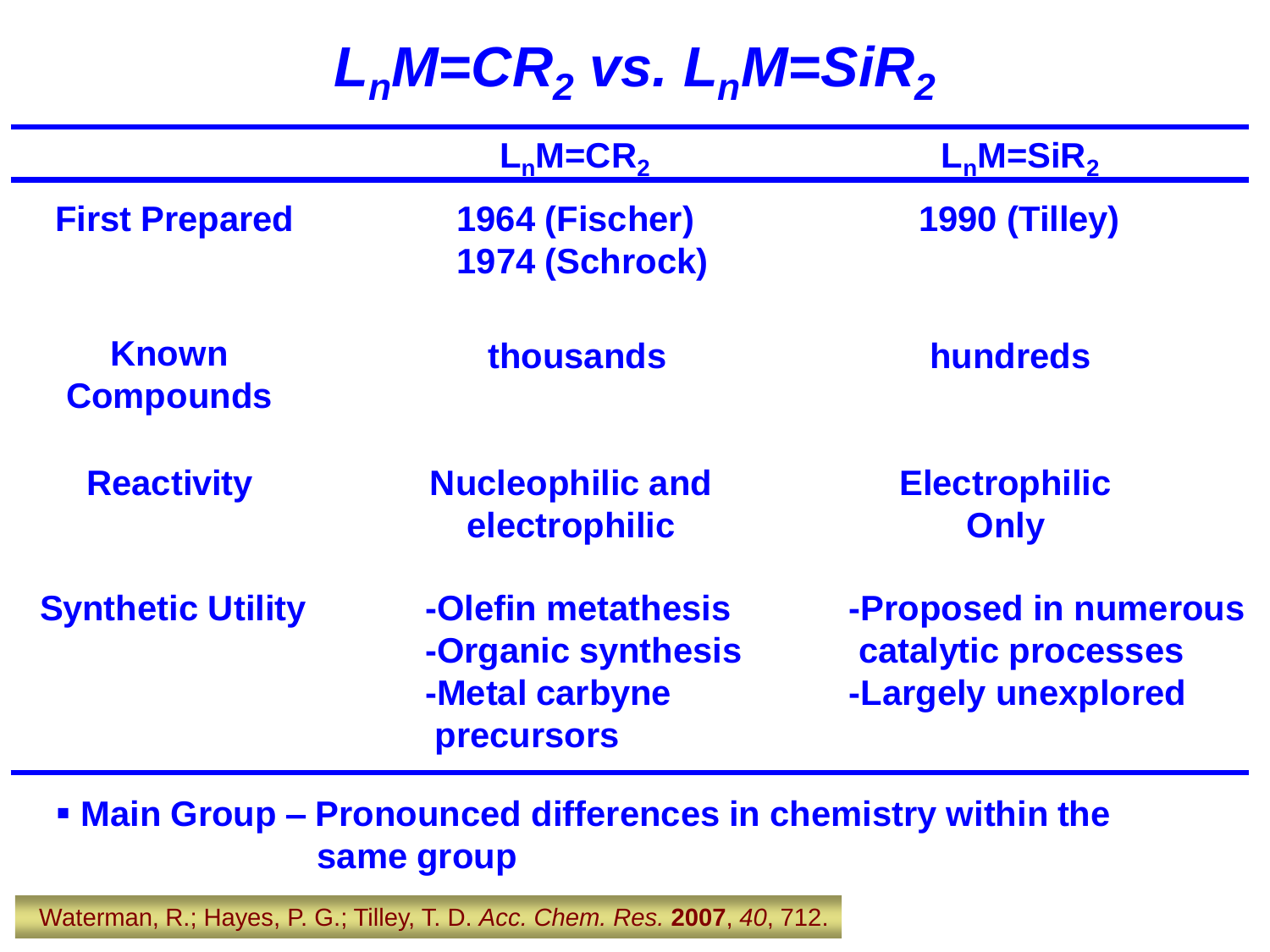

▪ **No known complexes with silylidene character**   $\chi$ <sup>(C</sup>) = 2.55,  $\chi$ (Si) = 1.90 – free silylenes have singlet character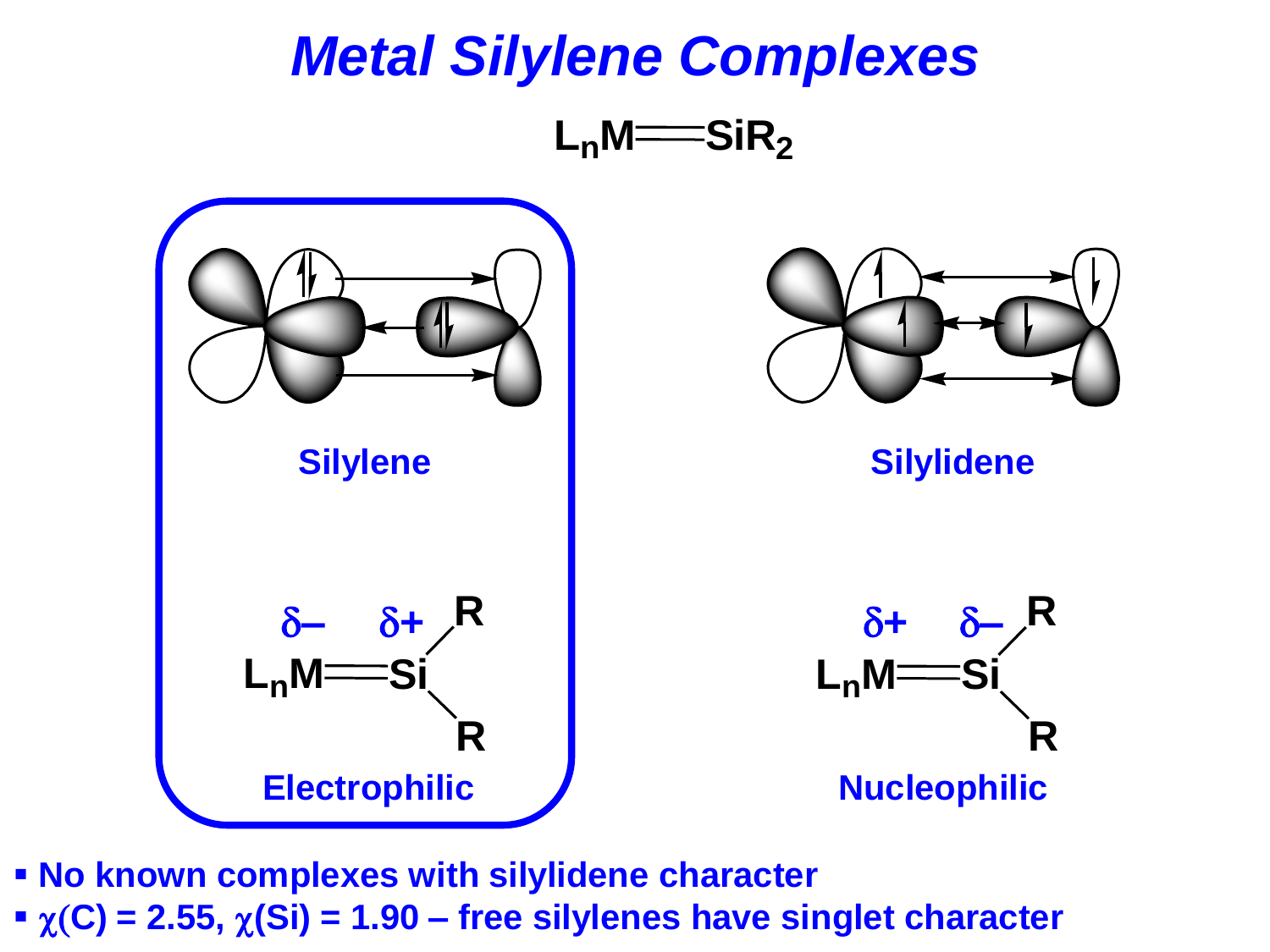## *Synthetic Strategies for M=Si Compounds*

#### ▪ **Anionic Substituent Abstraction**



▪ a**-Hydrogen Migration**



Waterman, R.; Hayes, P. G.; Tilley, T. D. *Acc. Chem. Res.* **2007**, *40*, 712.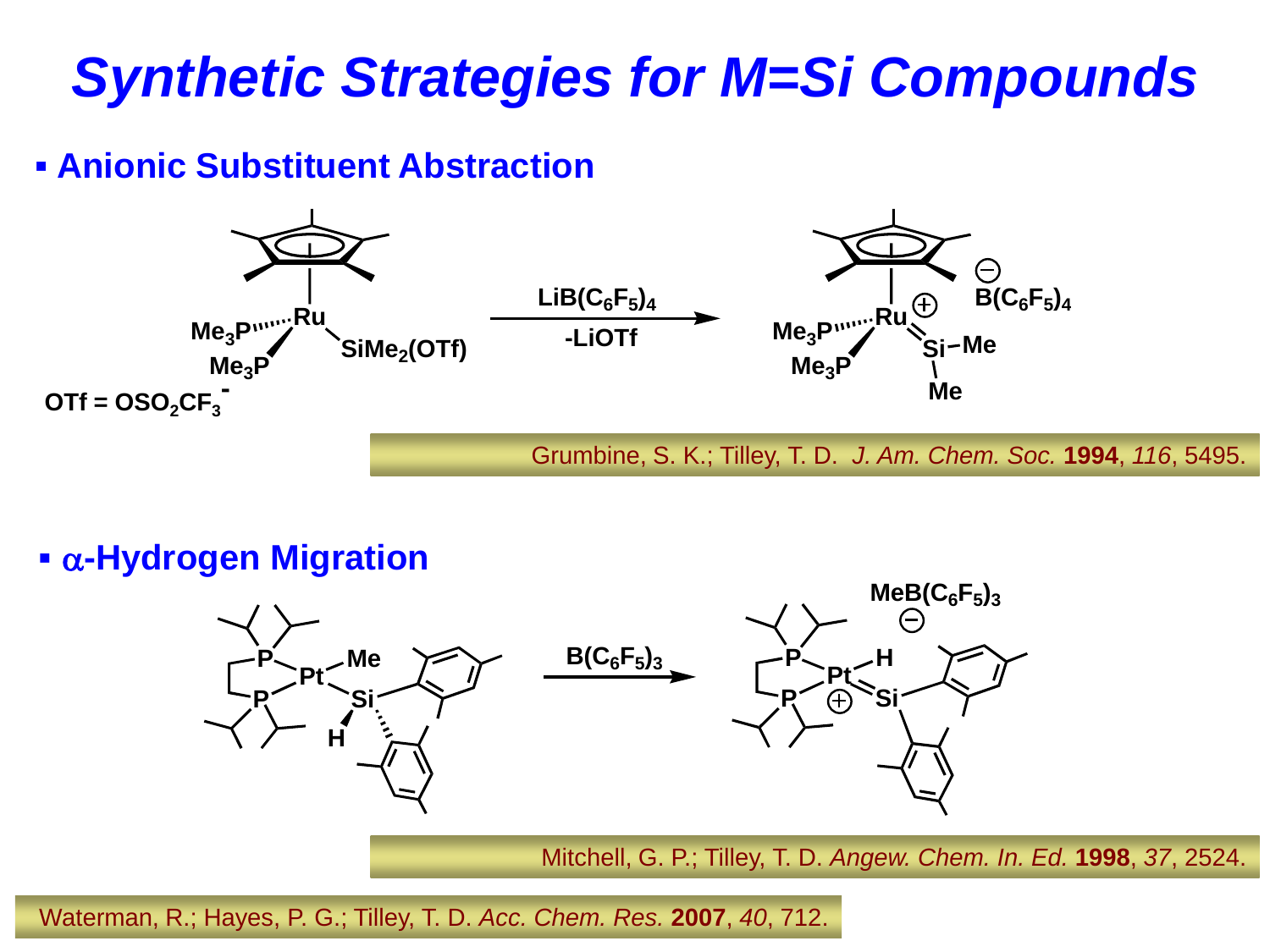# *Synthetic Strategies for L<sub>n</sub>M=SiR<sub>2</sub> Compounds*

#### ▪ **Double Si-H Activation (Silylene Extrusion)**



Waterman, R.; Hayes, P. G.; Tilley, T. D. *Acc. Chem. Res.* **2007**, *40*, 712.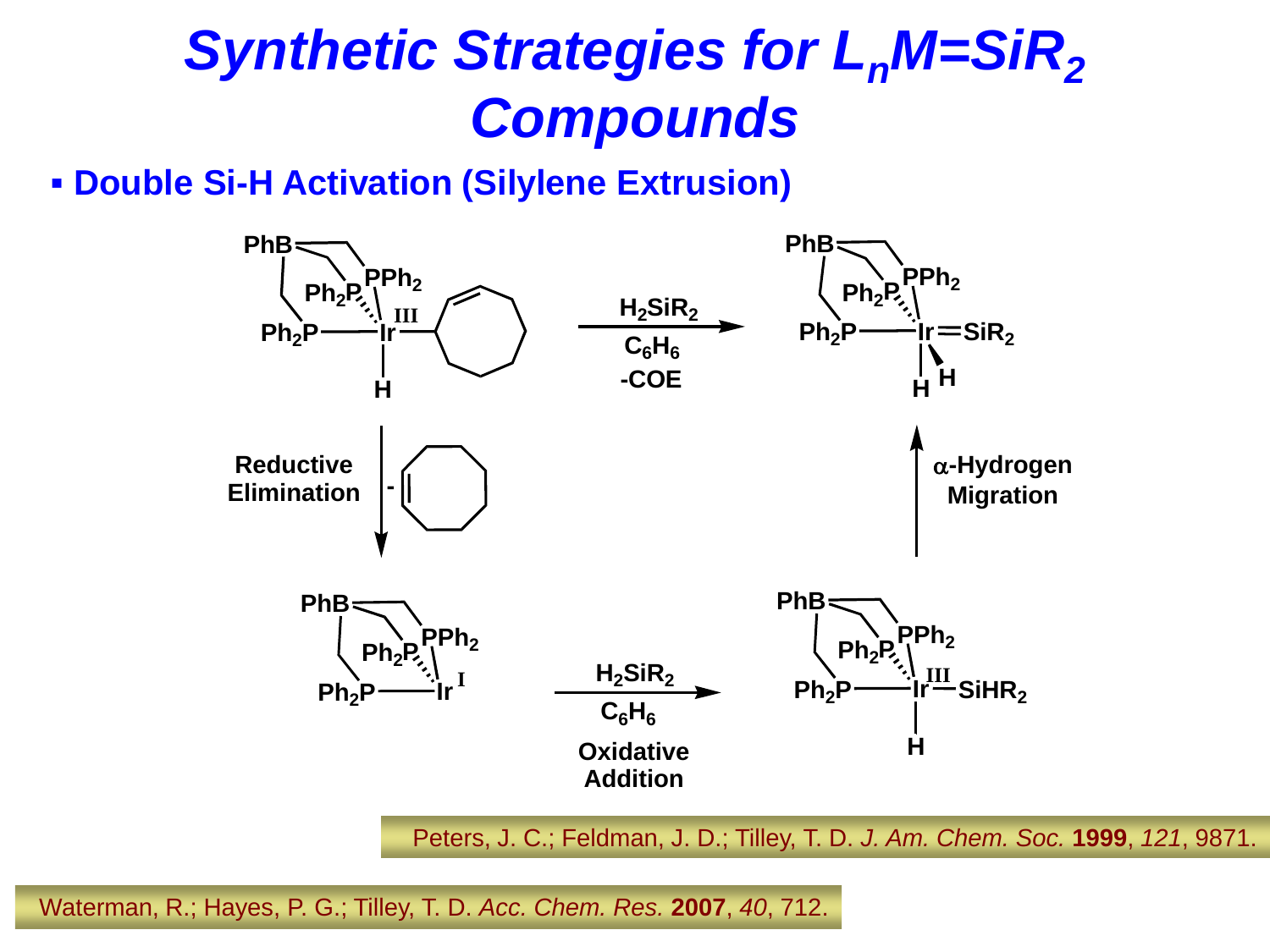*Cp\*(<sup>i</sup>Pr3P)OsCH2Ph*



- $\blacksquare$  <sup>13</sup>C NMR (CO):  $\delta$  193
- <sup>n</sup>**co: 1883 cm-1**
- $\blacksquare$  <sup>31</sup>**P** NMR:  $\delta$  22
- $t_{\frac{1}{2}}$  ~ 1 hour at RT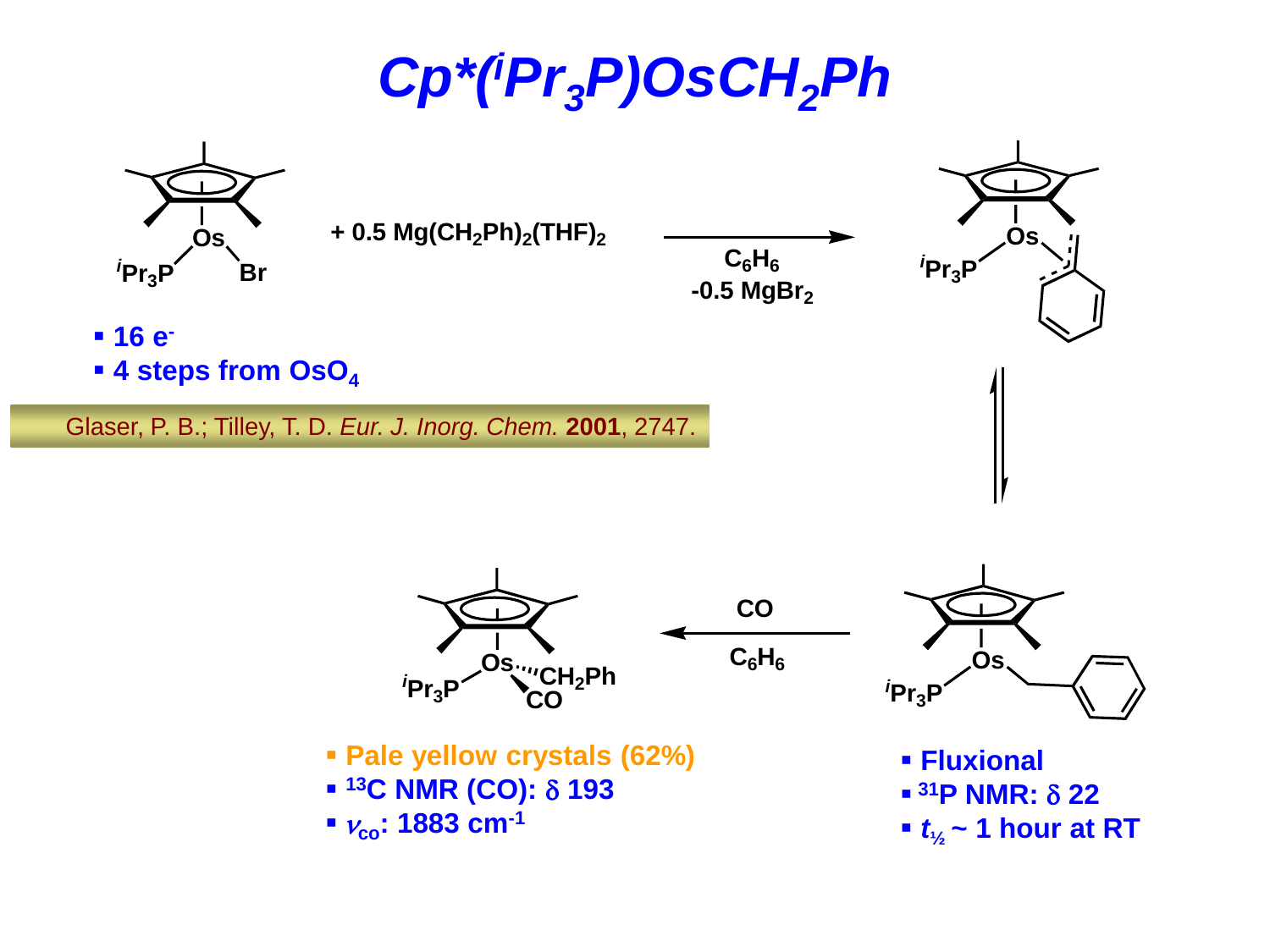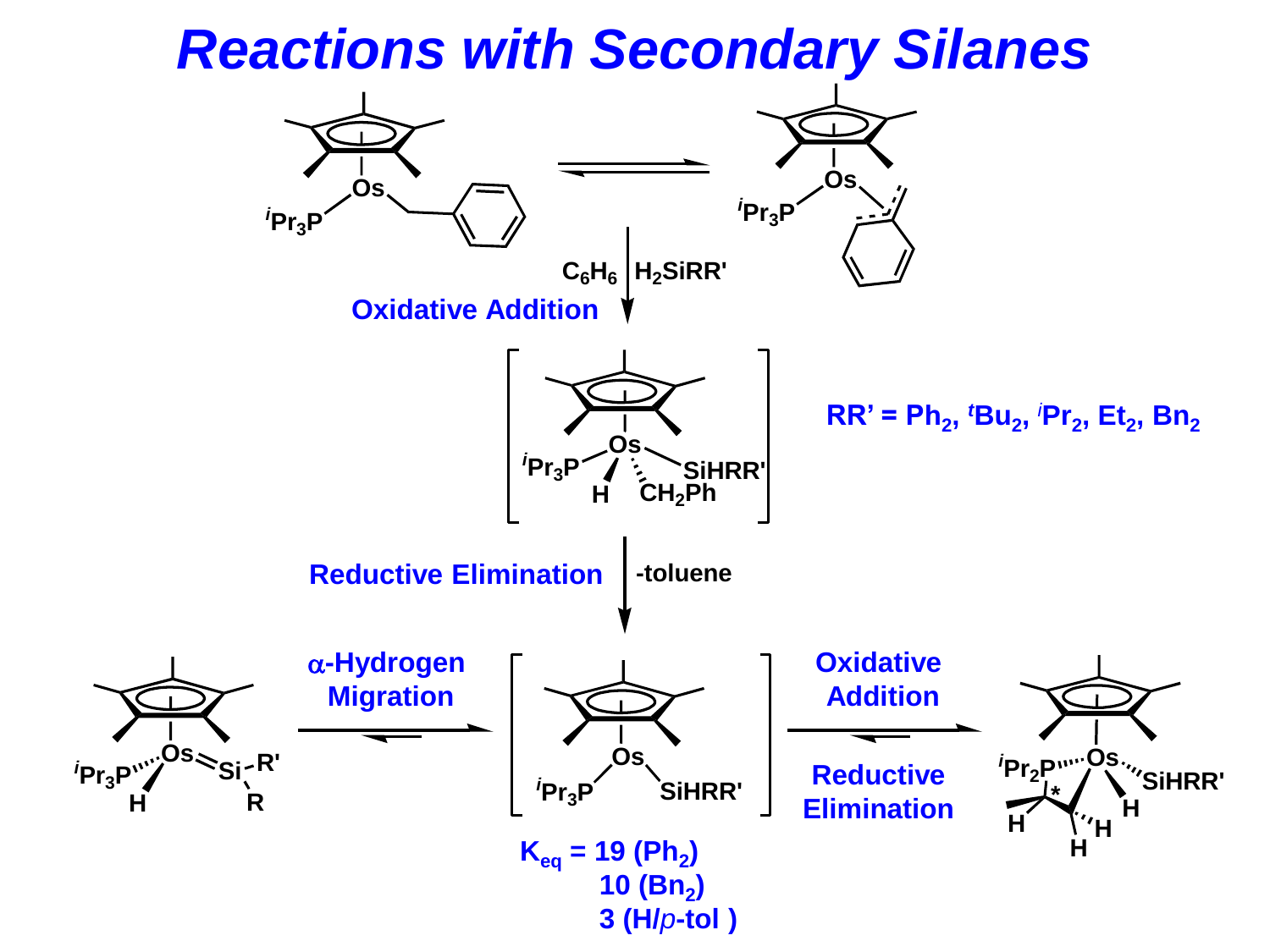#### *H-Substituted Silylene Compounds*

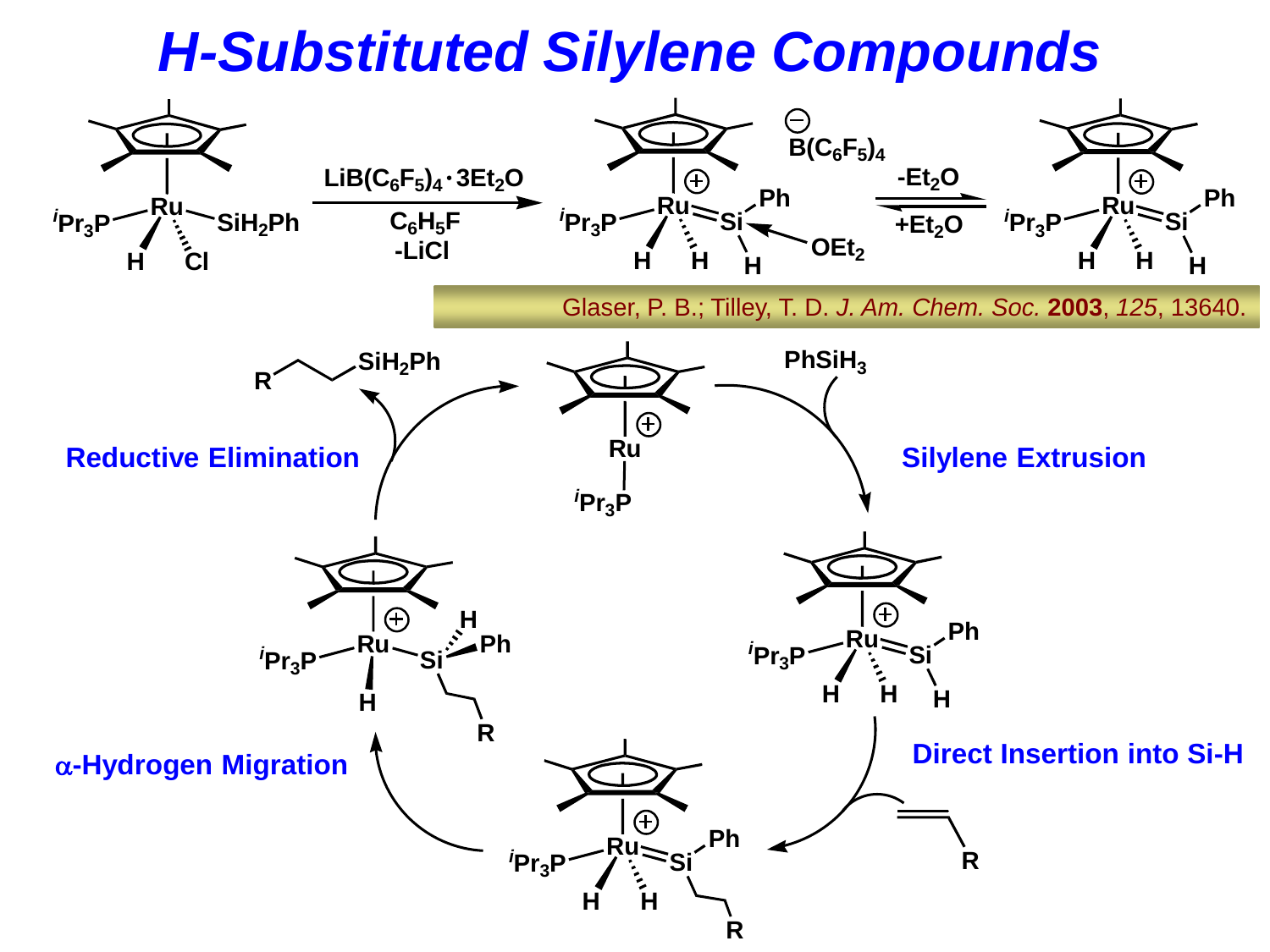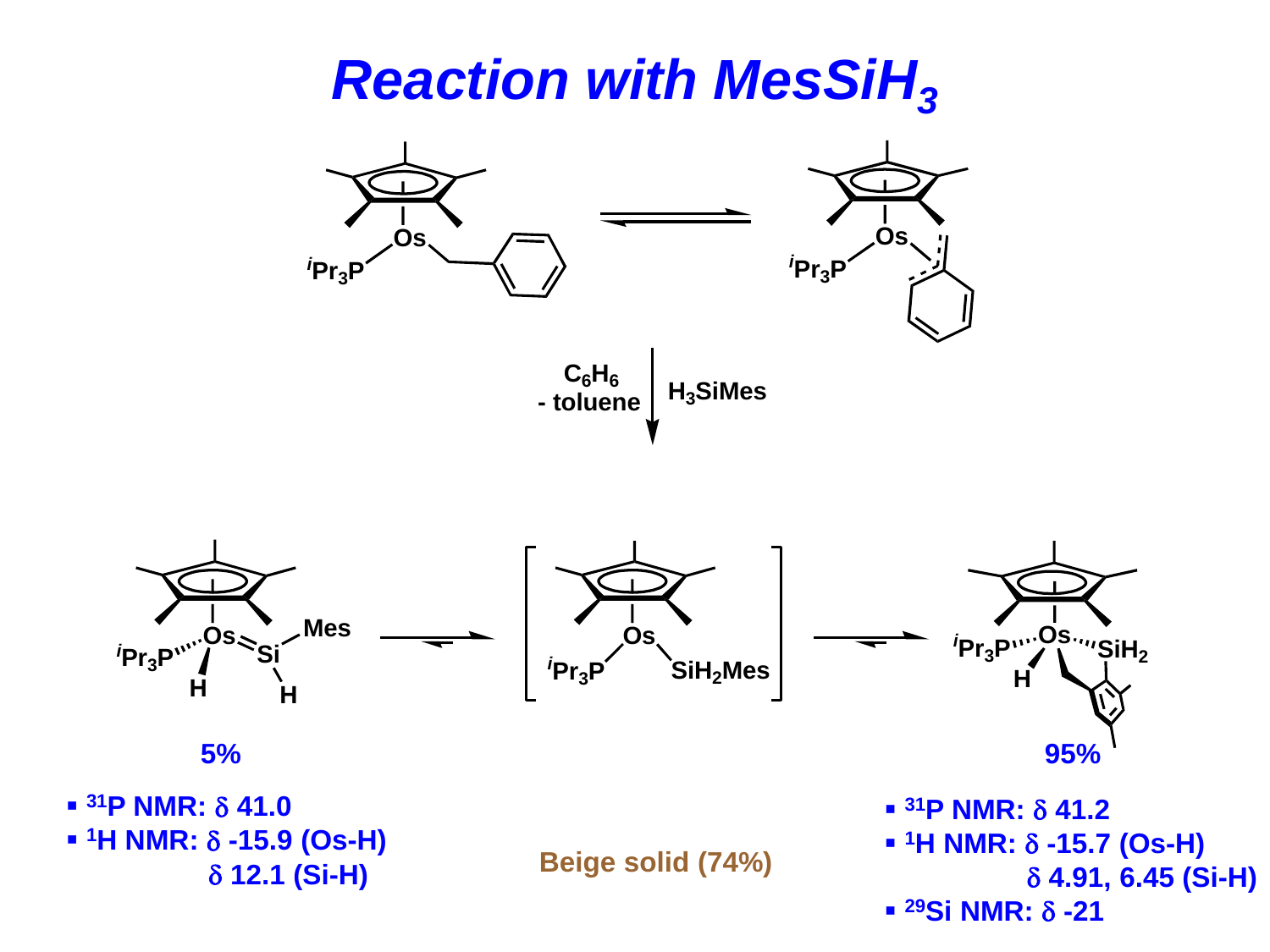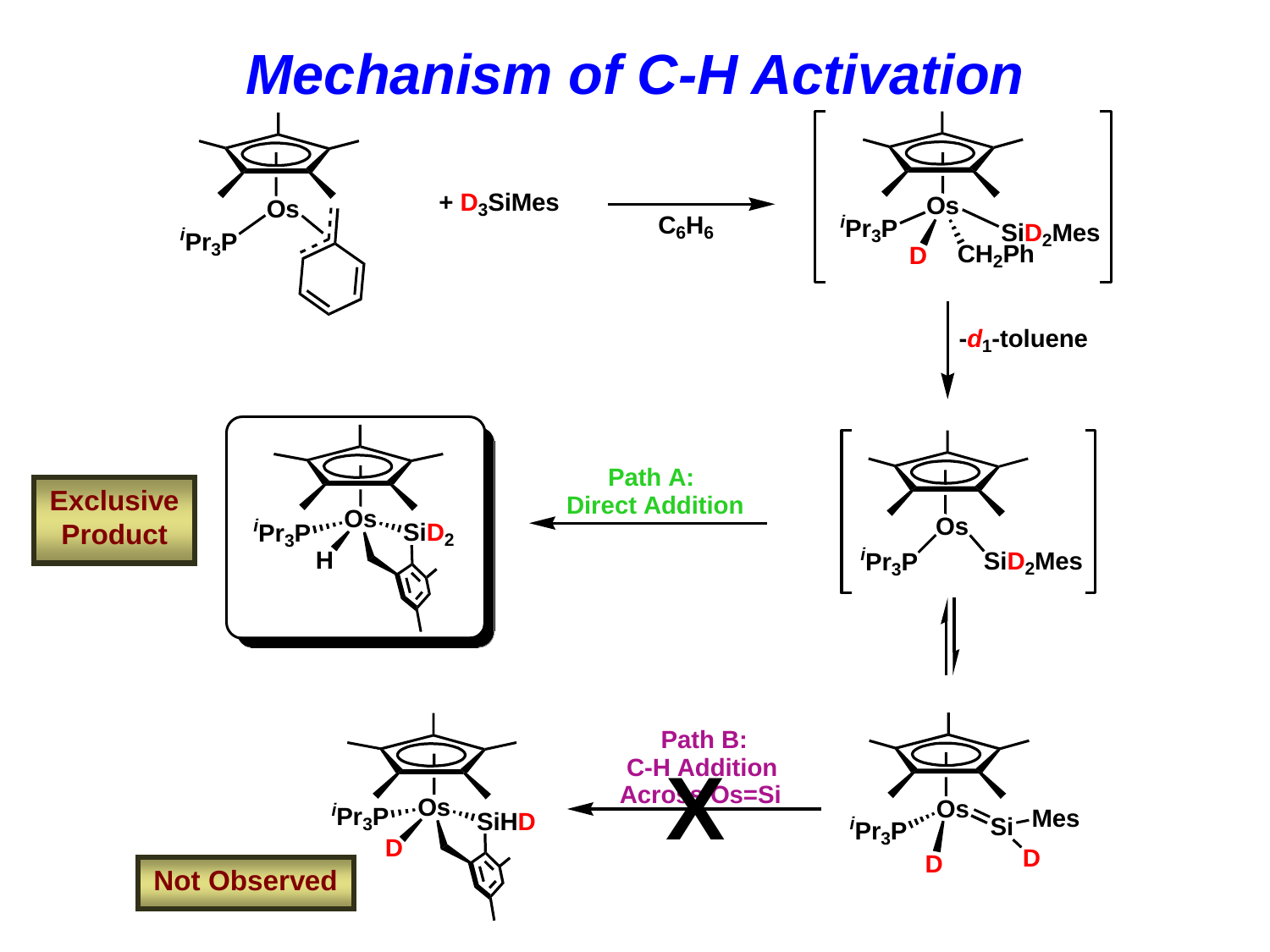

|                            | -toluene<br>.Os<br>$P_{r_3}P$<br>'SiH <sub>2</sub> R<br>$-0.5$ MgBr <sub>2</sub><br>$\tilde{\mathbf{z}}$<br><b>Br</b> | l <i>'</i> Pr <sub>3</sub> P™"ÓS<br>'e:∽R<br>Н<br>Н             | <b>No Reaction</b>             |
|----------------------------|-----------------------------------------------------------------------------------------------------------------------|-----------------------------------------------------------------|--------------------------------|
| <b>NMR</b>                 | $R = 2,4,6$ - $P_{13}C_6H_2$ (trip)                                                                                   | $R = 2,6$ -Mes <sub>2</sub> C <sub>6</sub> H <sub>3</sub> (dmp) | $R = 2,4,6-(CF3)3-C6H2 (MesF)$ |
| $1H(\delta)$               | <b>12.1 (SiH)</b>                                                                                                     | <b>11.6 (SiH)</b>                                               | 11.2 (SiH)                     |
|                            | $-16.0$ (OsH)                                                                                                         | $-16.9$ (OsH)                                                   | $-16.5$ (OsH)                  |
| 29Si(8)                    | 229                                                                                                                   | 217                                                             | <b>N/A</b>                     |
| $1J_{\text{Si-H}}(Hz)$     | 144                                                                                                                   | 149                                                             | <b>N/A</b>                     |
| $^{2}J_{\text{Si-H}}$ (Hz) | 6.6                                                                                                                   | 7.7                                                             | <b>N/A</b>                     |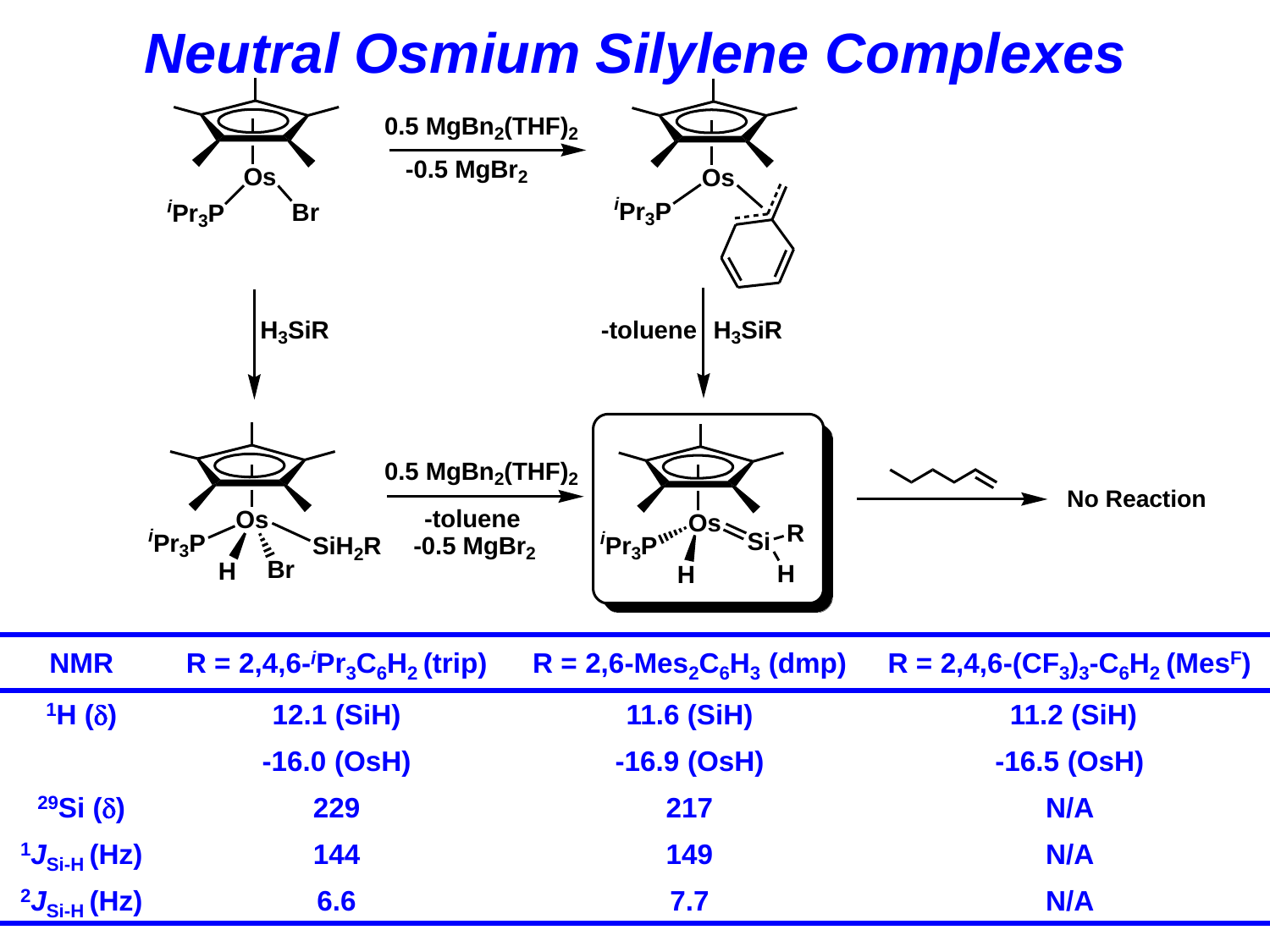# *Solid State Structure of Cp\*(<sup>i</sup>Pr3P)(H)Os=SiH(trip)*



| <b>Bond Lengths (Å)</b> |              |  |  |
|-------------------------|--------------|--|--|
| Os-Si                   | 2.219(1)     |  |  |
| Os-P                    | 2.293(1)     |  |  |
| Os-Cp*                  | $2.218(5) -$ |  |  |
|                         | 2.351(5)     |  |  |
| $Os-H(1)$               | 1.87(1)      |  |  |
| $Si-H(2)$               | 1.48(1)      |  |  |
|                         |              |  |  |

| €<br>₩<br><b>- Bright yellow crystals</b> | <b>Bond/Dihedral Angles (°)</b> |          |
|-------------------------------------------|---------------------------------|----------|
|                                           | Os-Si-C                         | 129.7(2) |
|                                           | <b>P-Os-Si</b>                  | 90.9(1)  |
| • Crystals grown from cold pentane        | $Os-Si-H(2)$                    | 131.5(2) |
| • Sum of angles at Si = 359.8°            | $C-Si-H(2)$                     | 98.6(2)  |
|                                           | $H(1)-OS-Si-H(2)$               | 53.2(2)  |
|                                           | <b>P-Os-Si-C</b>                | 19.7(2)  |

Hayes, P. G.; Beddie, C.; Hall, M. B.; Waterman, R.; Tilley, T. D. *J. Am. Chem. Soc.* **2006**, *128*, 428.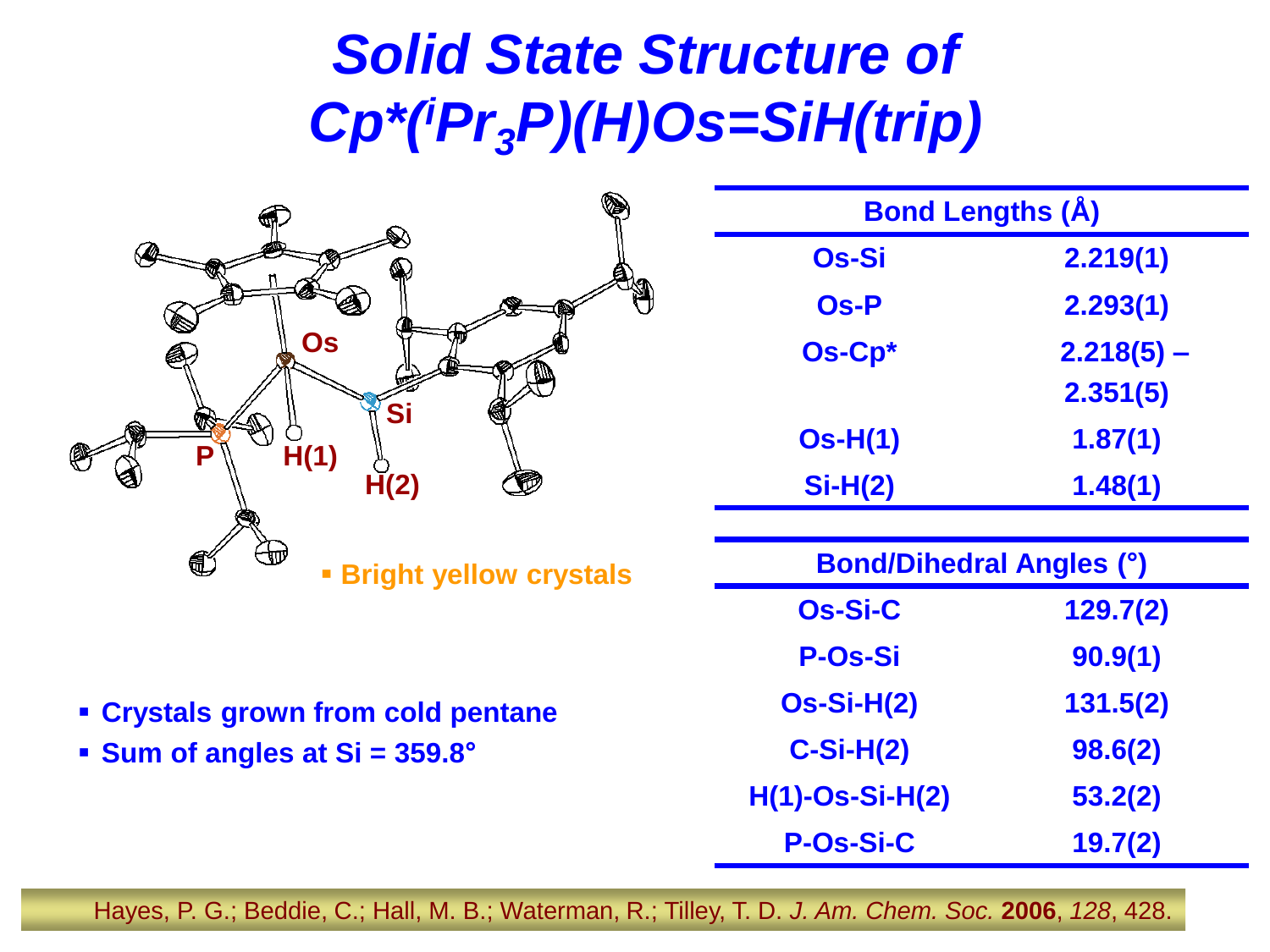### *Calculated LUMOs for Silylene Complexes*



- **LUMO is primarily a Si** *p***-orbital**
- **Coordination of olefin to Si involves interaction of Os=Si LUMO with the olefin HOMO**
- **LUMO of charged species is much closer in energy to HOMO of olefin (-0.267eV)**

Hayes, P. G.; Beddie, C.; Hall, M. B.; Waterman, R.; Tilley, T. D. *J. Am. Chem. Soc.* **2006**, *128*, 428.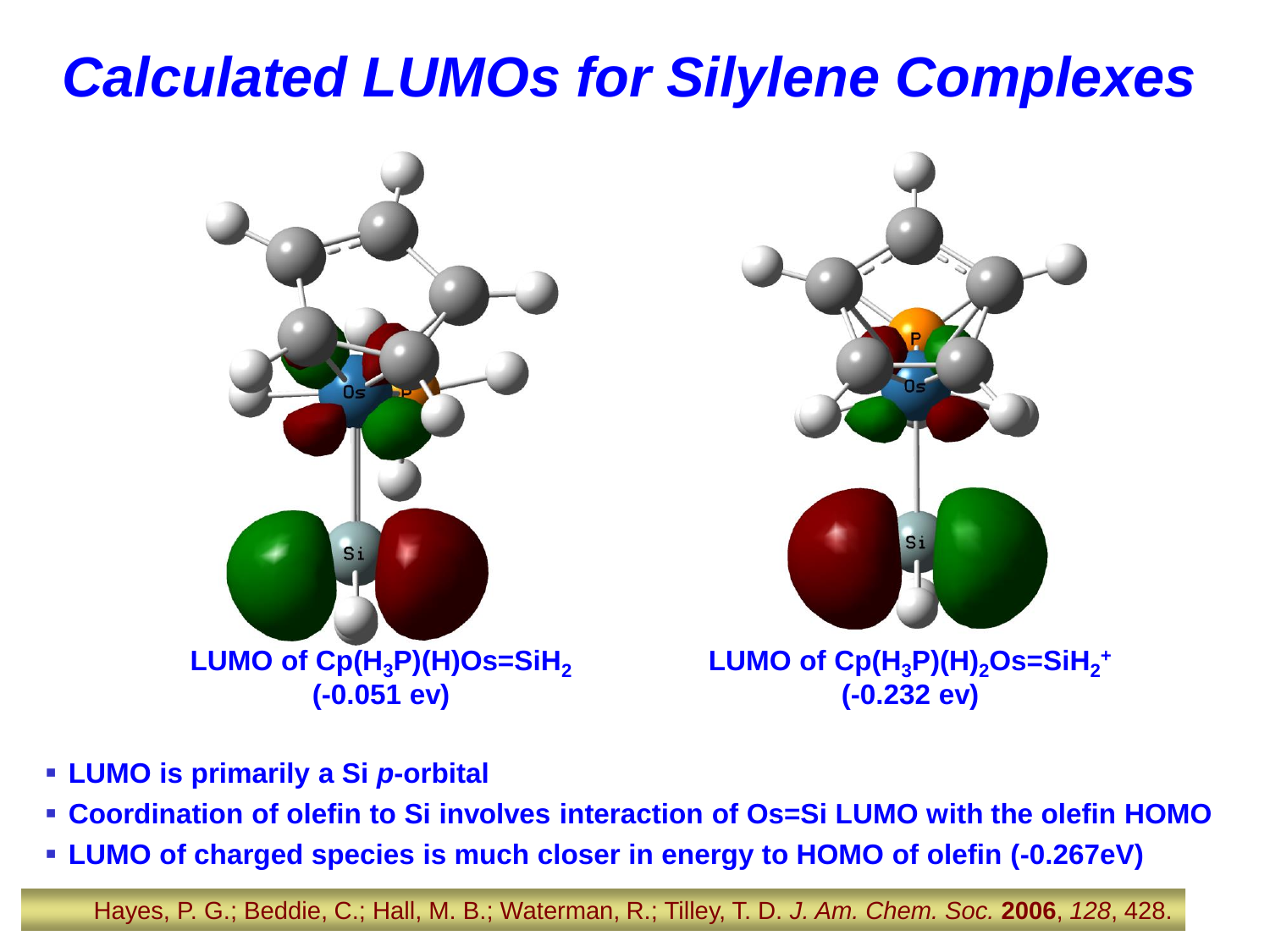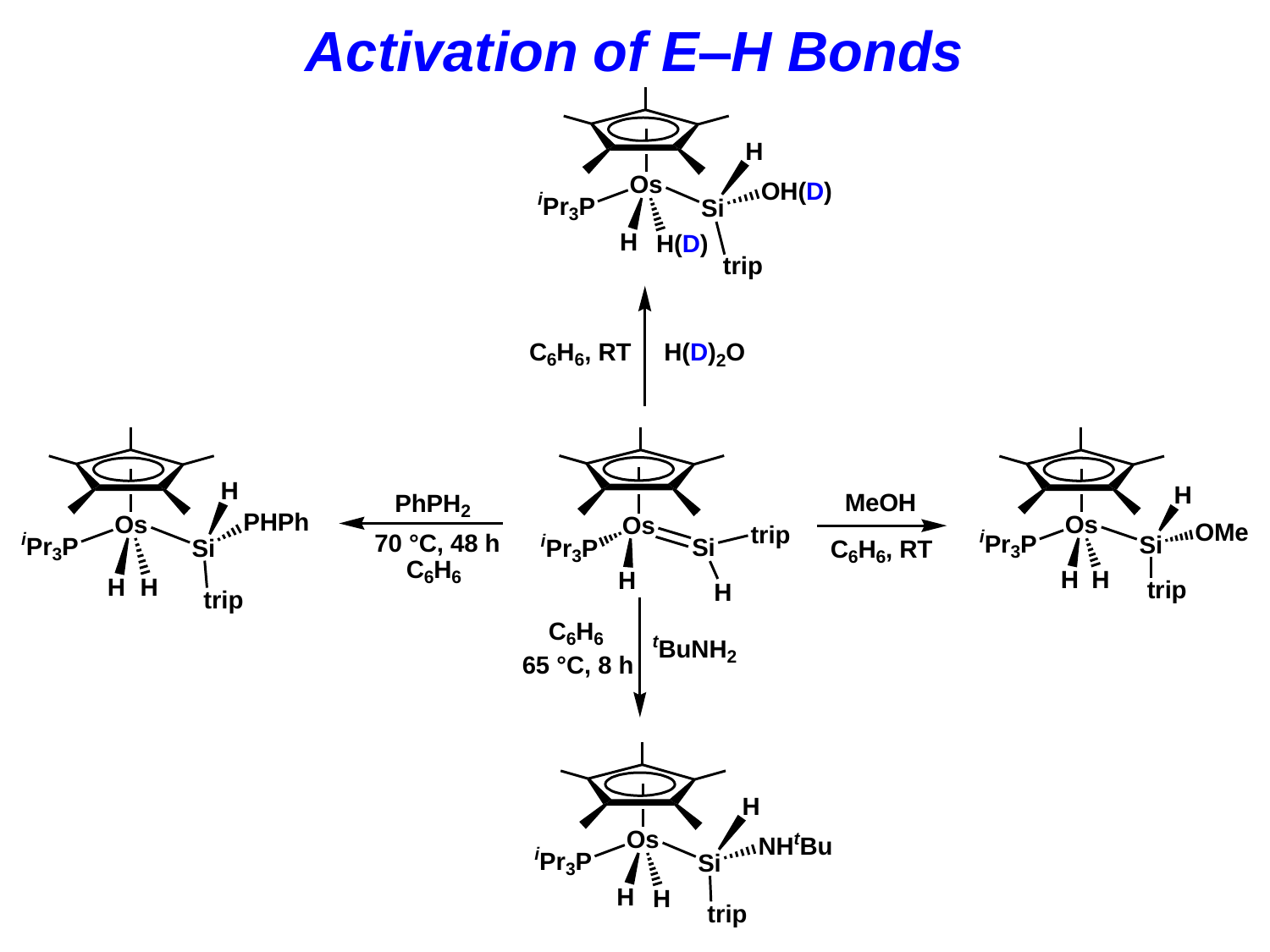## *Summary of Small Molecule Reactivity*

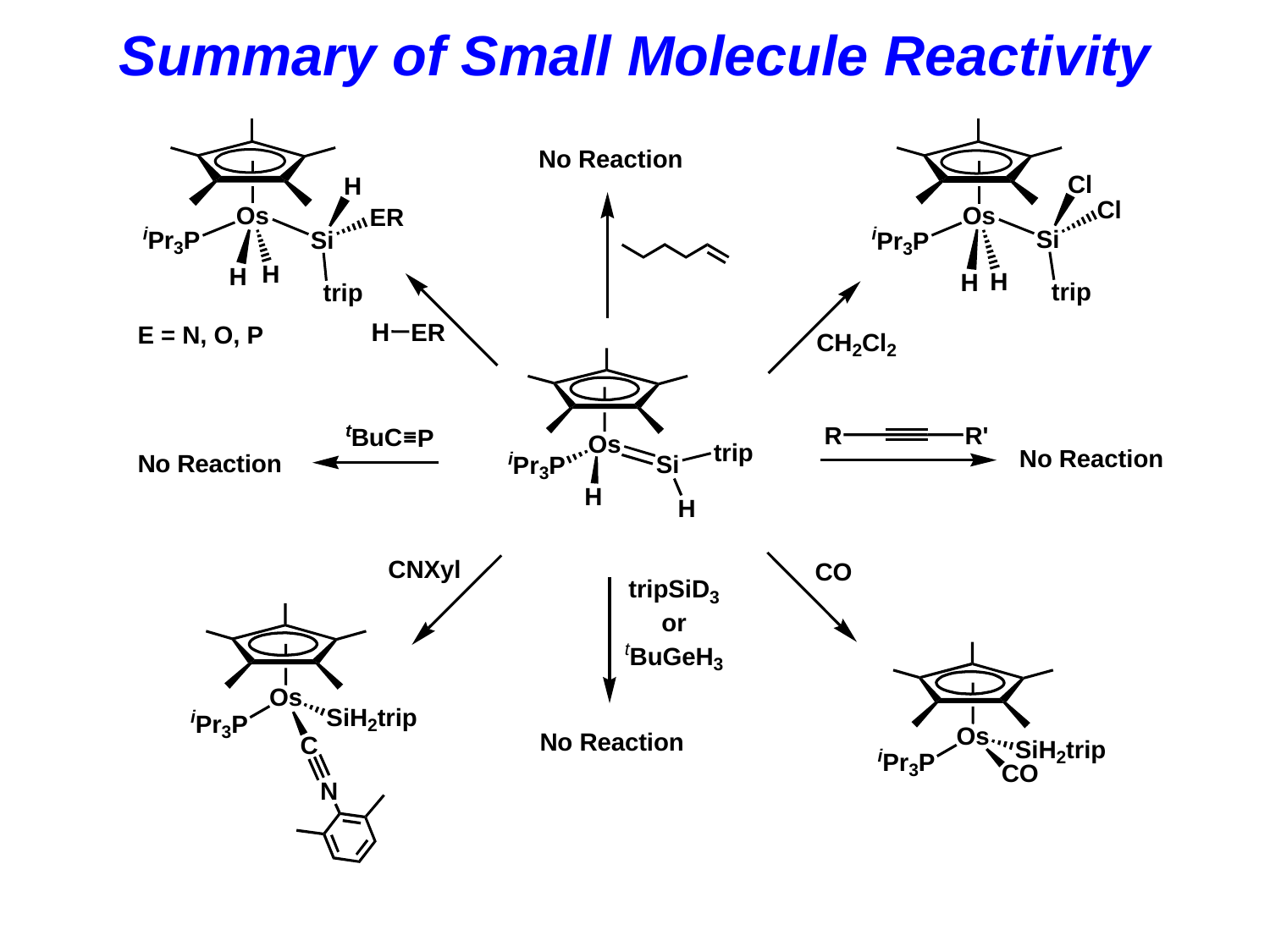#### *Metal Carbyne Complexes*







#### **Alkyne Metathesis:**

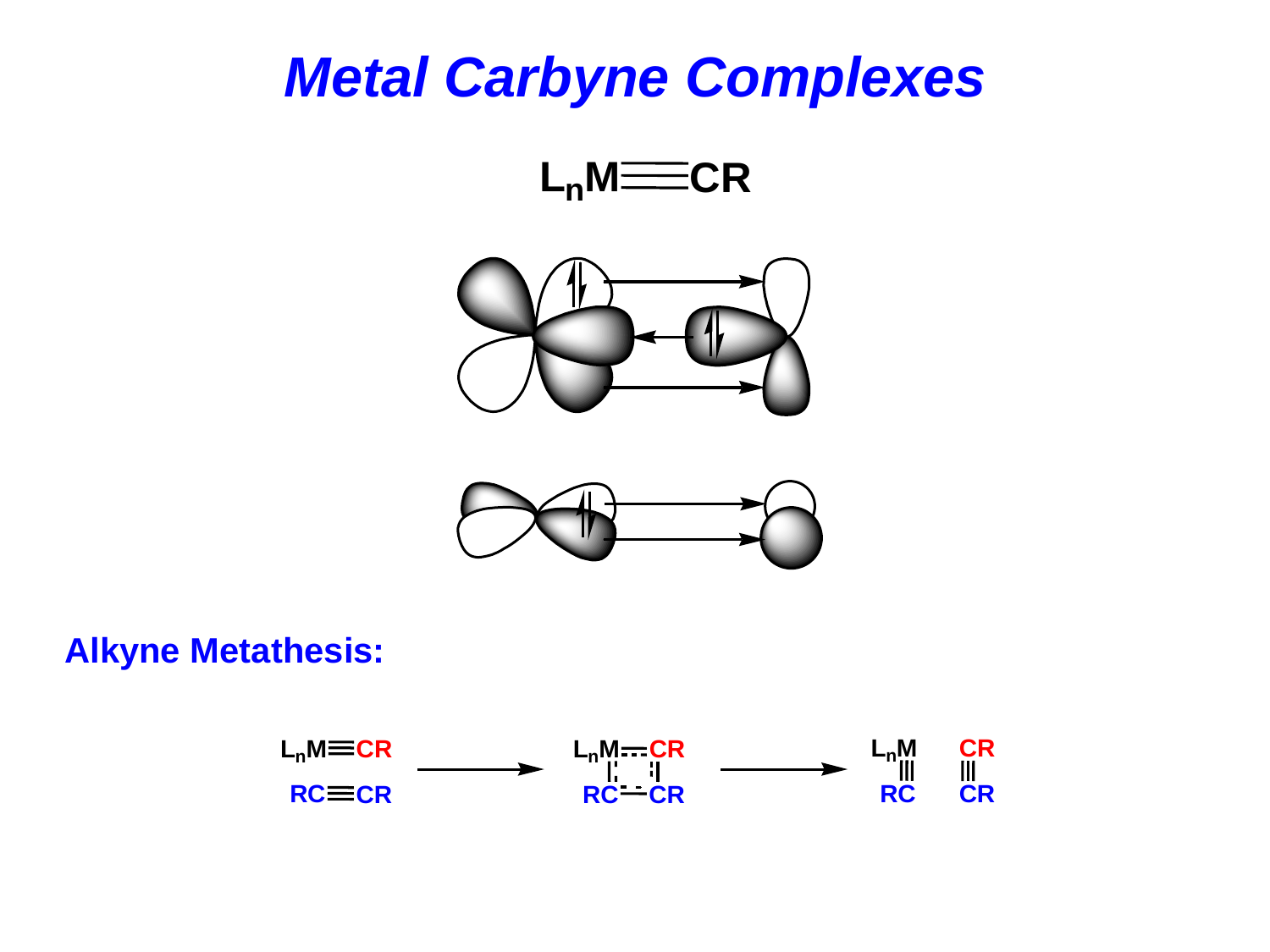# *LnM≡CR vs. LnM≡SiR*

|                                    | $L_n$ M=CR                                                                                                                                                                               | $L_n$ M=SiR                                     |
|------------------------------------|------------------------------------------------------------------------------------------------------------------------------------------------------------------------------------------|-------------------------------------------------|
| <b>First Prepared</b>              | <b>1973 (Fischer)</b>                                                                                                                                                                    | <b>2003 (Tilley)</b>                            |
| <b>Known</b><br><b>Compounds</b>   | >1000                                                                                                                                                                                    | 100                                             |
| <b>Reactivity</b>                  | <b>Nucleophilic and</b><br>electrophilic                                                                                                                                                 | ?                                               |
| <b>Synthetic Utility</b>           | -Alkyne metathesis<br>-Alkyne polymerization<br>-Carbide precursors                                                                                                                      | ?                                               |
| Me <sub>2</sub><br>Me <sub>2</sub> | <b>Mes</b><br>Me <sub>2</sub><br>$LiB(C_6F_5)_4$<br>P"""Mo Si<br>pinn Mo.<br>-LiCl<br>Н<br><b>CI</b><br>Me <sub>2</sub><br>Mork, B.V.; Tilley, T.D. Angew. Chem. Int. Ed. 2003, 42, 357. | Θ<br>$\bigoplus$<br>$B(C_6F_5)_4$<br><b>Mes</b> |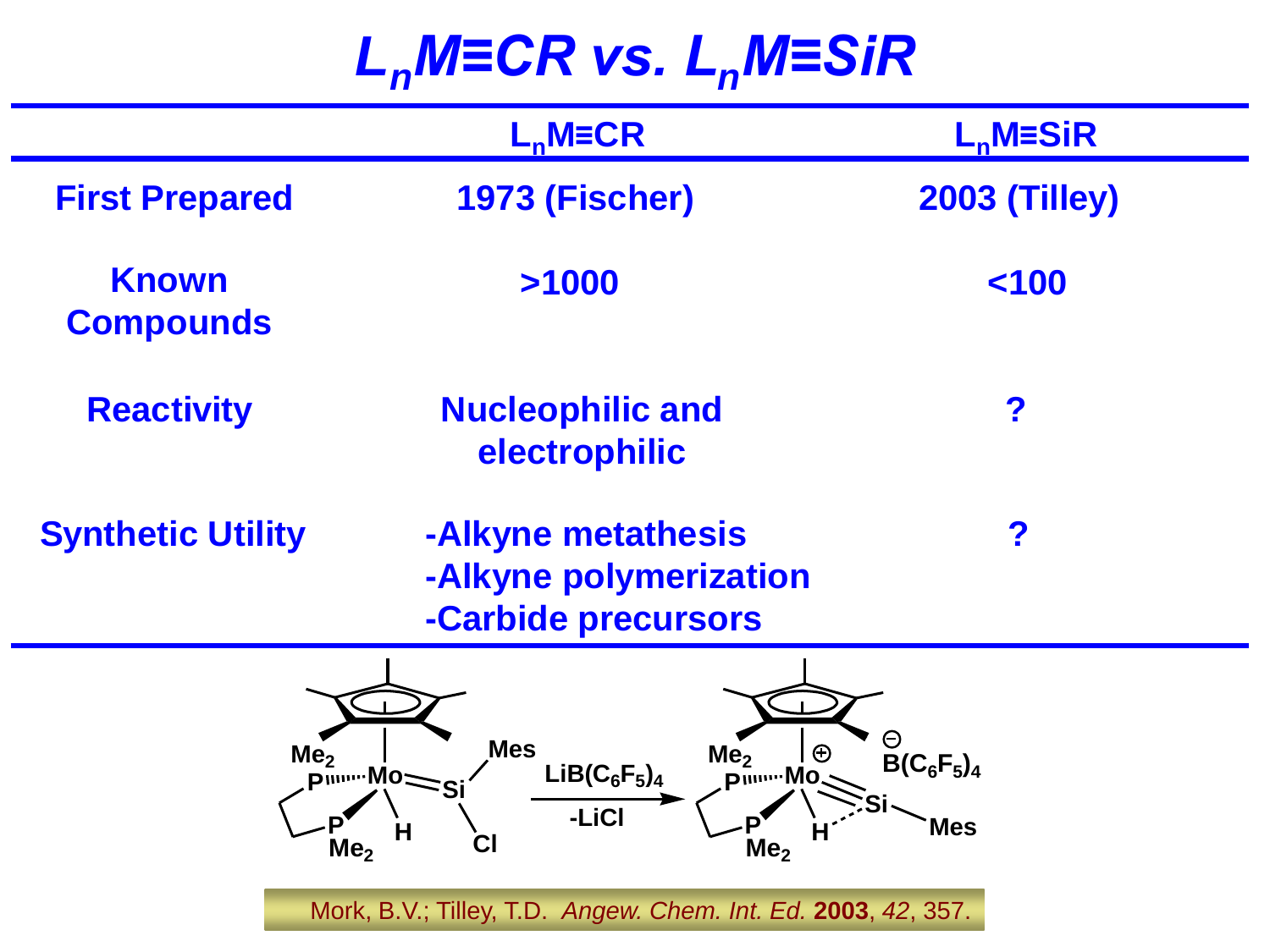# *Osmium Silylyne Complex*



*Cation-Anion Interaction?*

**Spectroscopic parameters for free RB(C6F<sup>5</sup> )3 - :**

- $\blacksquare$  <sup>11</sup>**B** NMR:  $\delta$  -20 to -25
- $\blacksquare$  <sup>19</sup>**F** NMR:  $\Delta_{\mathsf{m},\mathsf{p}}\delta$  < 3
- **Coordinated Anion**  $\Delta_{m,p} \delta$  3-6

Horton, A. D. *Organometallics* **1996** *-* , *15,* 2675.

*[Cp\*(<sup>i</sup>Pr3P)(H)Os***≡***Si(trip)][HB(C6F<sup>5</sup> )3 ]:*

 $\blacksquare$  <sup>11</sup>**B** NMR:  $\delta$  -25 ▪ **<sup>19</sup>F NMR:** d **-131.2, -162.9, -165.5**  $\Delta_{\mathsf{m},\mathsf{p}}\delta$  2.6

*Noncoordinated HB(C6F<sup>5</sup> )3*

Hayes, P. G.; Beddie, C.; Hall, M. B.; Waterman, R.; Tilley, T. D. *J. Am. Chem. Soc.* **2013**, *135*, 11780.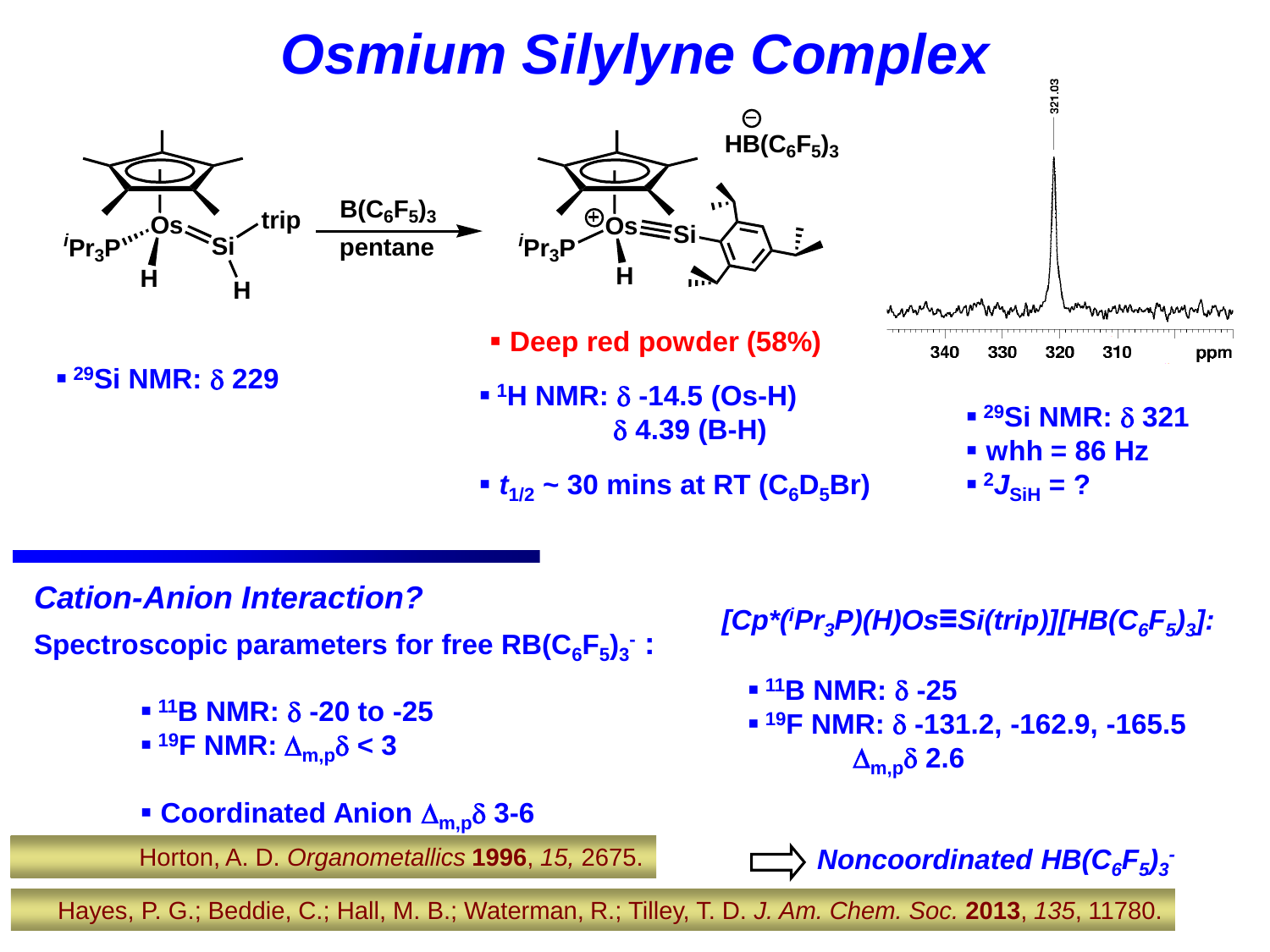#### *Reactivity of an Osmium Silylyne*



Hayes, P. G.; Beddie, C.; Hall, M. B.; Waterman, R.; Tilley, T. D. *J. Am. Chem. Soc.* **2013**, *135*, 11780.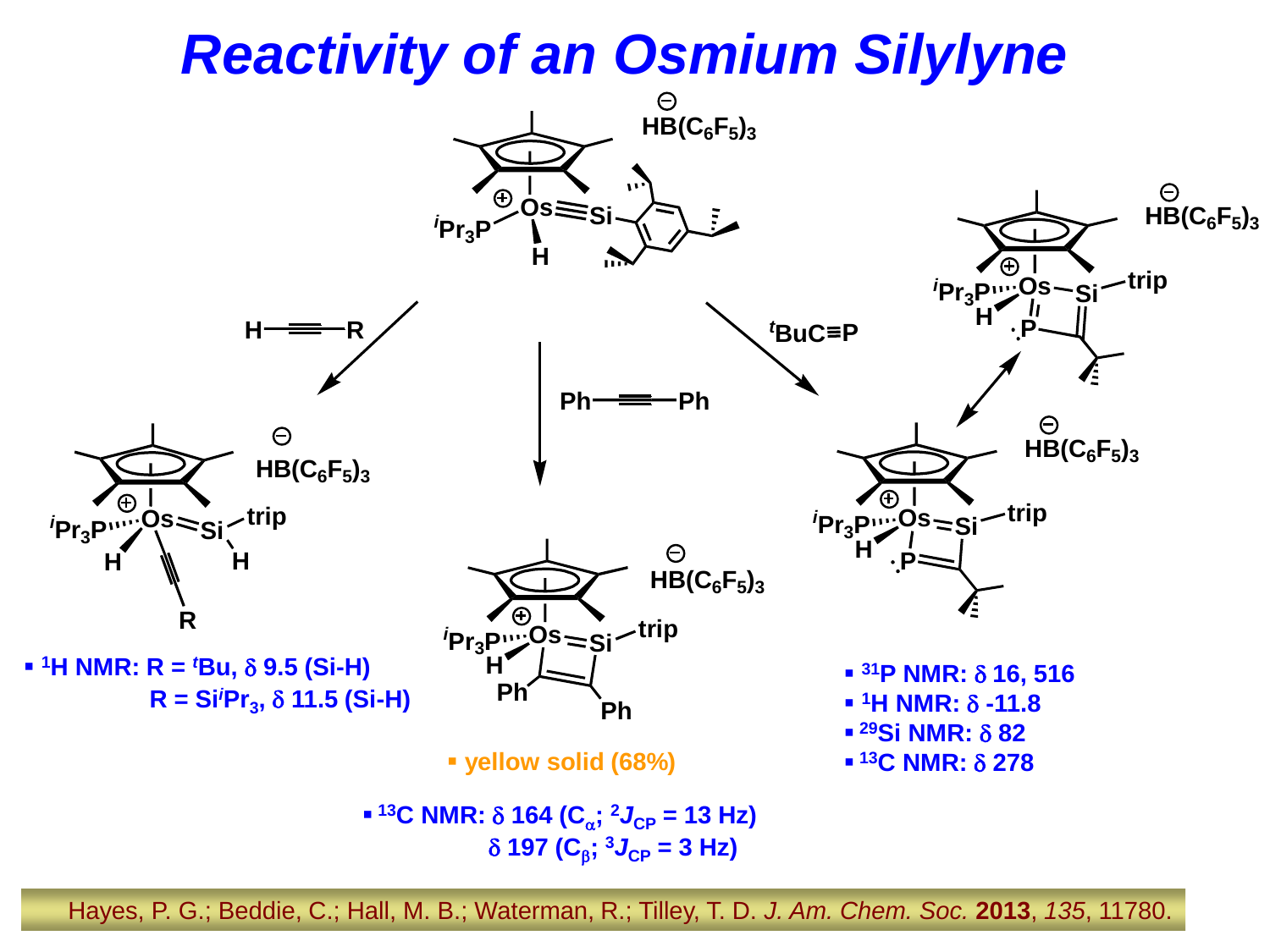#### *Mechanism of C-H Activation*

#### **Path A: Oxidative Addition at Os**





- **No H incorporation at Os or B**
- **No Os-D/Si-H or Si-H/B-D exchange observed after 6 hours at RT**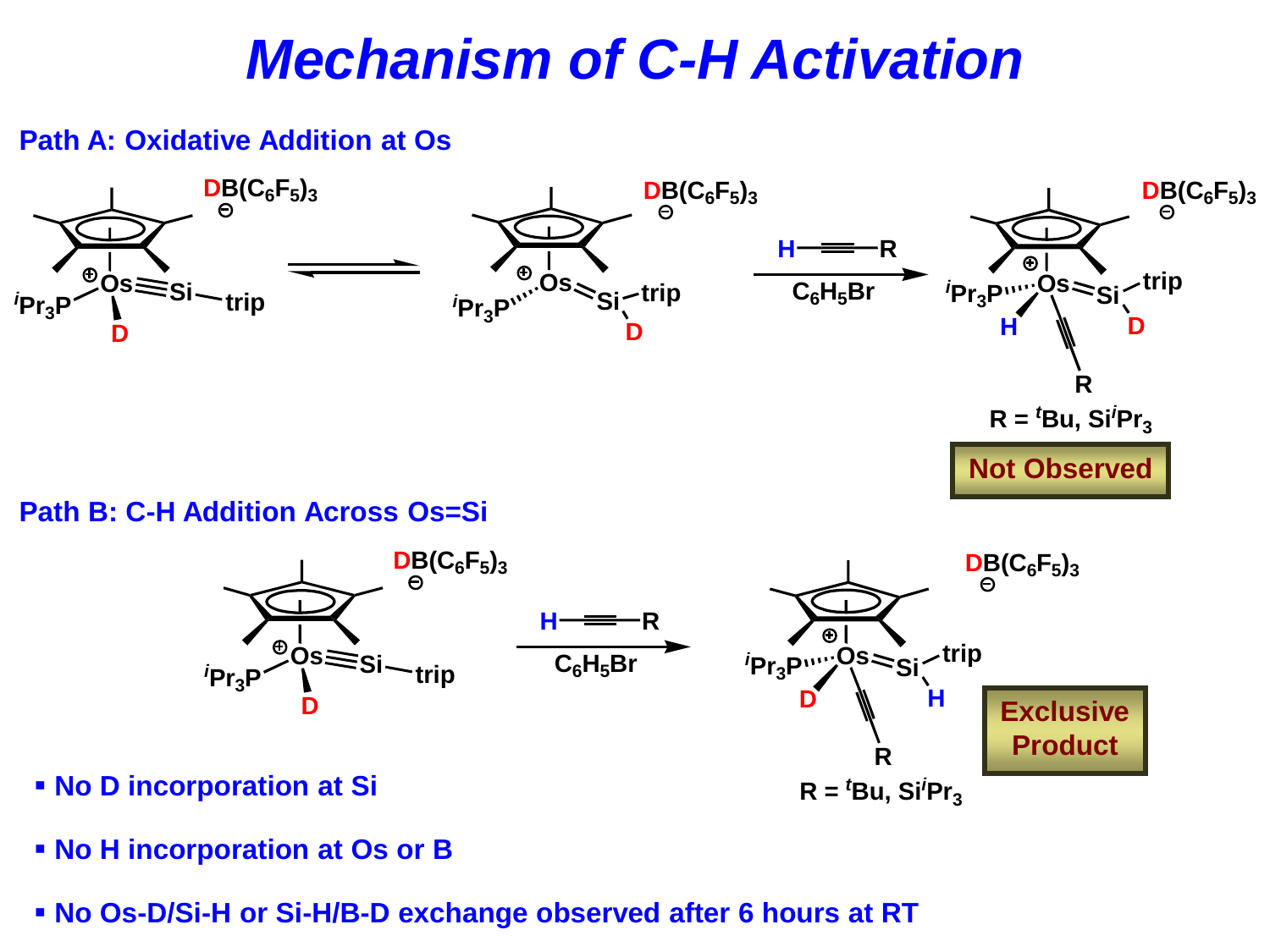# *Exploring Routes to Neutral Ruthenium Silylene Complexes*



 $\bullet$  <sup>1</sup>H NMR: δ -11.9 (Ru-H)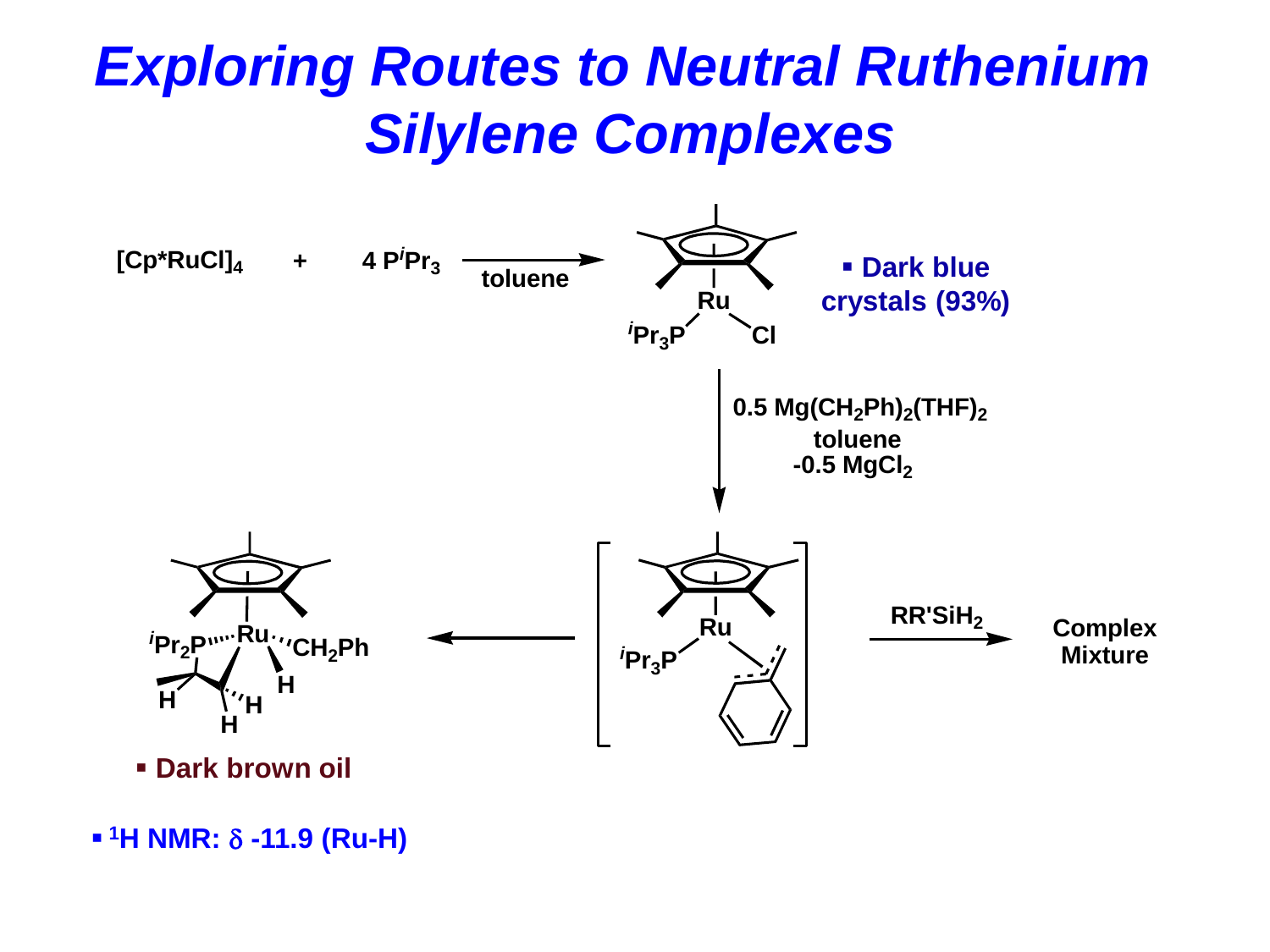#### *Stable Neutral Ruthenium Silylene Complexes* **0.5 Mg(CH2Ph)<sup>2</sup> (THF)<sup>2</sup> Ru Ru toluene** *<sup>i</sup>***Pr2MeP** *<sup>i</sup>***Pr2MeP Cl -0.5 MgCl<sup>2</sup>** ▪ **Purple crystals Ru** 偉 **P RR'SiH<sup>2</sup> - toluene**  $\blacksquare$  <sup>31</sup>**P** NMR:  $\delta$  47.4  $\cdot$  *t*<sub>1/2</sub> ~ 24 h **(25 °C, C6D<sup>6</sup> ) No Reaction R** ▪ **Red crystals (47%) 80 °C, 3 days Ru** *<sup>i</sup>***Pr2MeP Si**  $C_6D_6$ **H R' NMR R,R' = H, trip R,R' = H, Mes<sup>F</sup> R,R' = Cl, trip R,R' = H, dmp R,R' = Ph, trip <sup>1</sup>H (**d**) Si-H 9.4 N/A (br) N/A 8.0 N/A Ru-H -13.5 -13.3 (br) -16.0 -14.4 -12.6 <sup>29</sup>Si (**d**) N/A N/A 222 204, <sup>2</sup>***J***Si-H = 8.6 229 <sup>31</sup>P (**d**) 55.5 53.6 56.9 48.5 55.7** Hayes, P. G.; Waterman, R.; Glaser, P.B.; Tilley, T. D. *Organometallics* **2009**, *28*, 5082.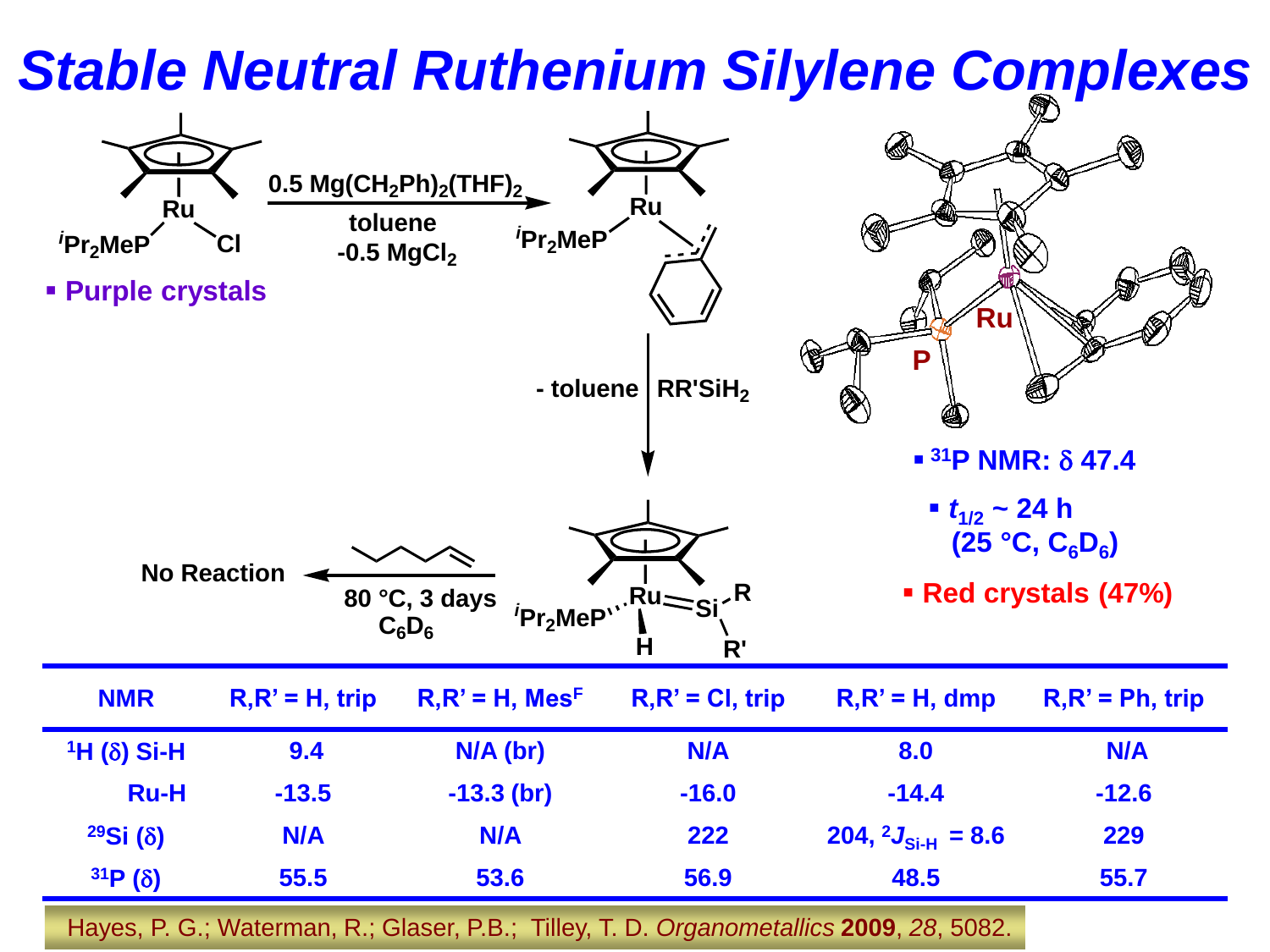### *Ruthenium Silylene X-ray Crystal Structures*







| Bond Lengths and Angles (Å and °) |                                                                             |                          |                          |  |  |
|-----------------------------------|-----------------------------------------------------------------------------|--------------------------|--------------------------|--|--|
|                                   | $R, R' = H$ , Mes <sup>F</sup><br>$R, R' = CI$ , trip<br>$R, R' = H$ , trip |                          |                          |  |  |
| <b>Ru-Si</b>                      | 2.205(2)                                                                    | 2.181(1)                 | 2.183(4)                 |  |  |
| $Ru-P$                            | 2.272(1)                                                                    | 2.285(1)                 | 2.286(4)                 |  |  |
| <b>Ru-Cp*</b>                     | $2.226(4) -$<br>2.264(6)                                                    | $2.223(4) -$<br>2.257(4) | $2.223(2)$ –<br>2.282(2) |  |  |
| $\Sigma$ angles<br>at Si          | 359.4                                                                       | 359.9                    | 357.7                    |  |  |

Hayes, P. G.; Waterman, R.; Glaser, P.B.; Tilley, T. D. *Organometallics* **2009**, *28*, 5082.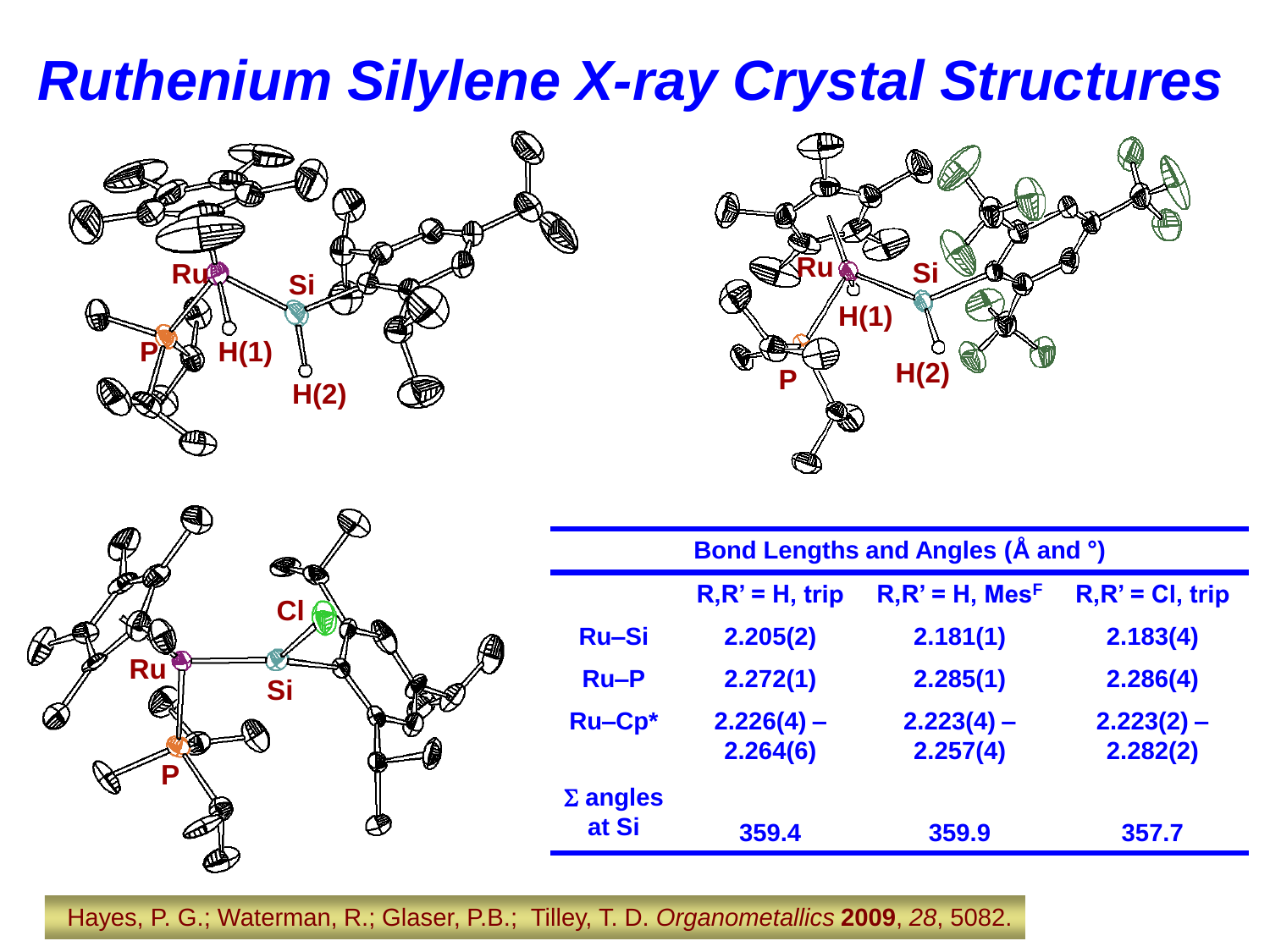#### *Osmium Germylene Complexes*



| <b>NMR</b>   | $R = {}^t\text{Bu}$ | $R = Ph$      | $R = trip$        |
|--------------|---------------------|---------------|-------------------|
| $1H(\delta)$ | 14.0 (GeH)          | 14.3 (GeH)    | <b>15.0 (GeH)</b> |
|              | -15.7 (OsH)         | $-15.6$ (OsH) | -15.7 (OsH)       |
| 31P(8)       | 45.9                | 43.0          | 37.5              |

▪ **First hydrogen-substituted germylene complexes**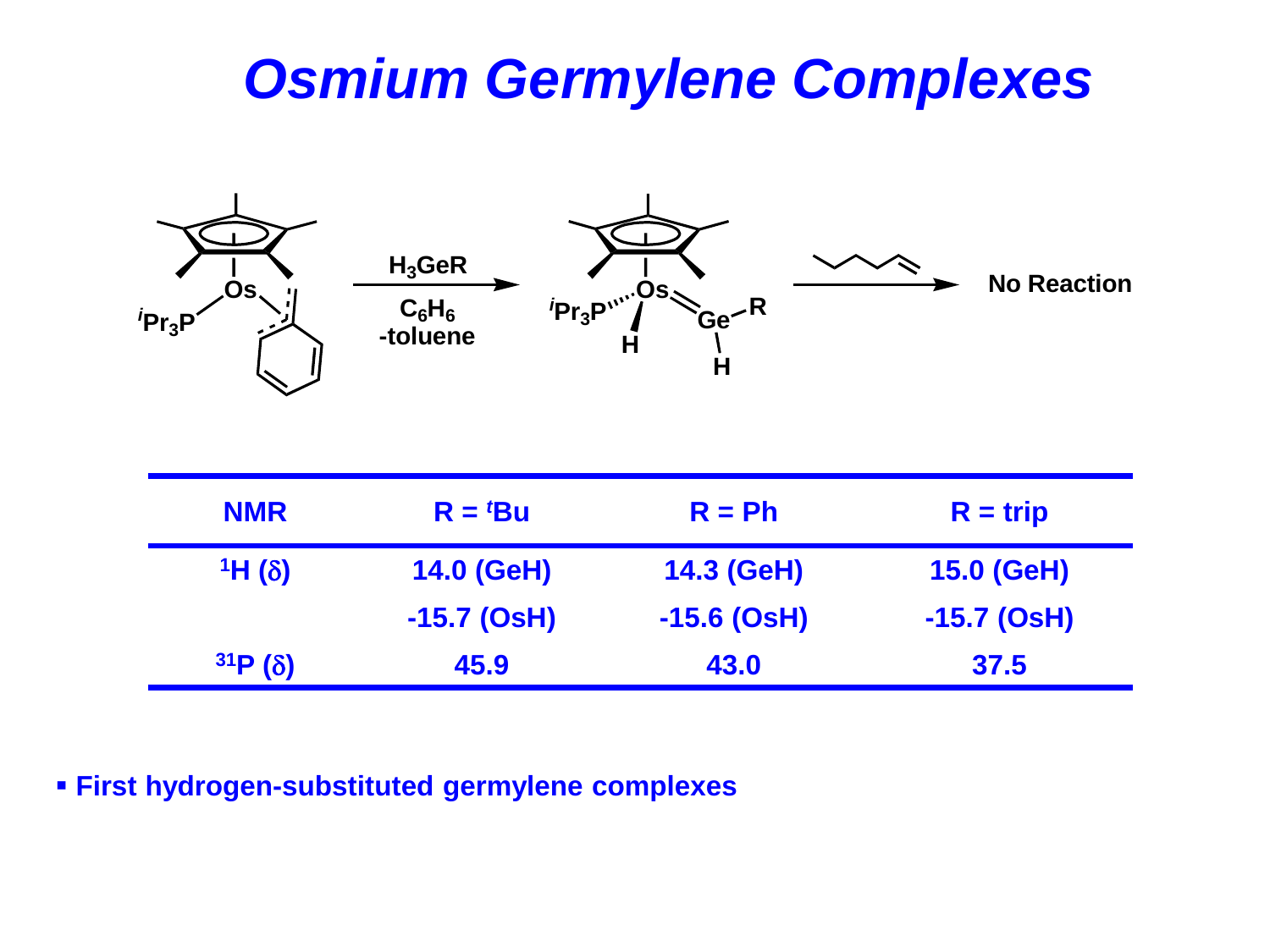#### *Ruthenium Germylene Complexes*



| <b>Bond Lengths (Å)</b> |                       | <b>Bond/Torsion Angles (°)</b> |           |
|-------------------------|-----------------------|--------------------------------|-----------|
| Ru-Ge                   | 2.282(2)              | Ru-Ge-C                        | 129.33(2) |
| $Ru-Cp^*$               | $2.209(7) - 2.255(6)$ | H-Ru-Ge-H                      | 50.4(2)   |
| $Ru-P$                  | 2.272(2)              | <b>P-Ru-Ge-C</b>               | 161.3(3)  |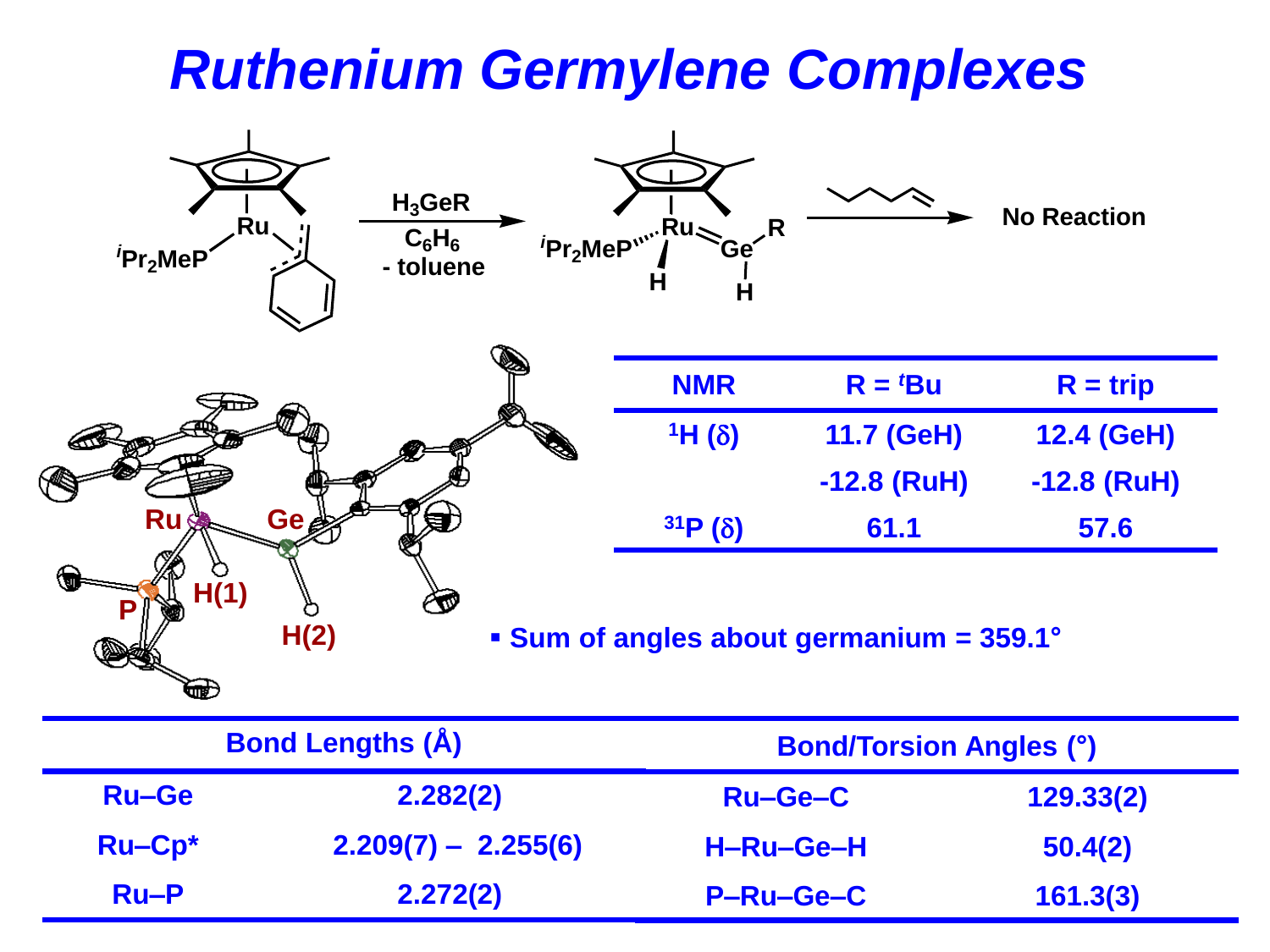#### *Metal Germylyne Complexes*

![](_page_26_Figure_1.jpeg)

Filippou, Philippopoulos, Portius and Neumann *Angew. Chem. Int. Ed.*  **2000**, *39*, 2778; *Organometallics* **2002**, *21*, 653.

![](_page_26_Figure_3.jpeg)

Simmons, Pu, Twamley, Haubrich, Olmstead, Mork and Power *J. Am. Chem Soc.* **1996**, *118*, 11966; **2000**, *122*, 650.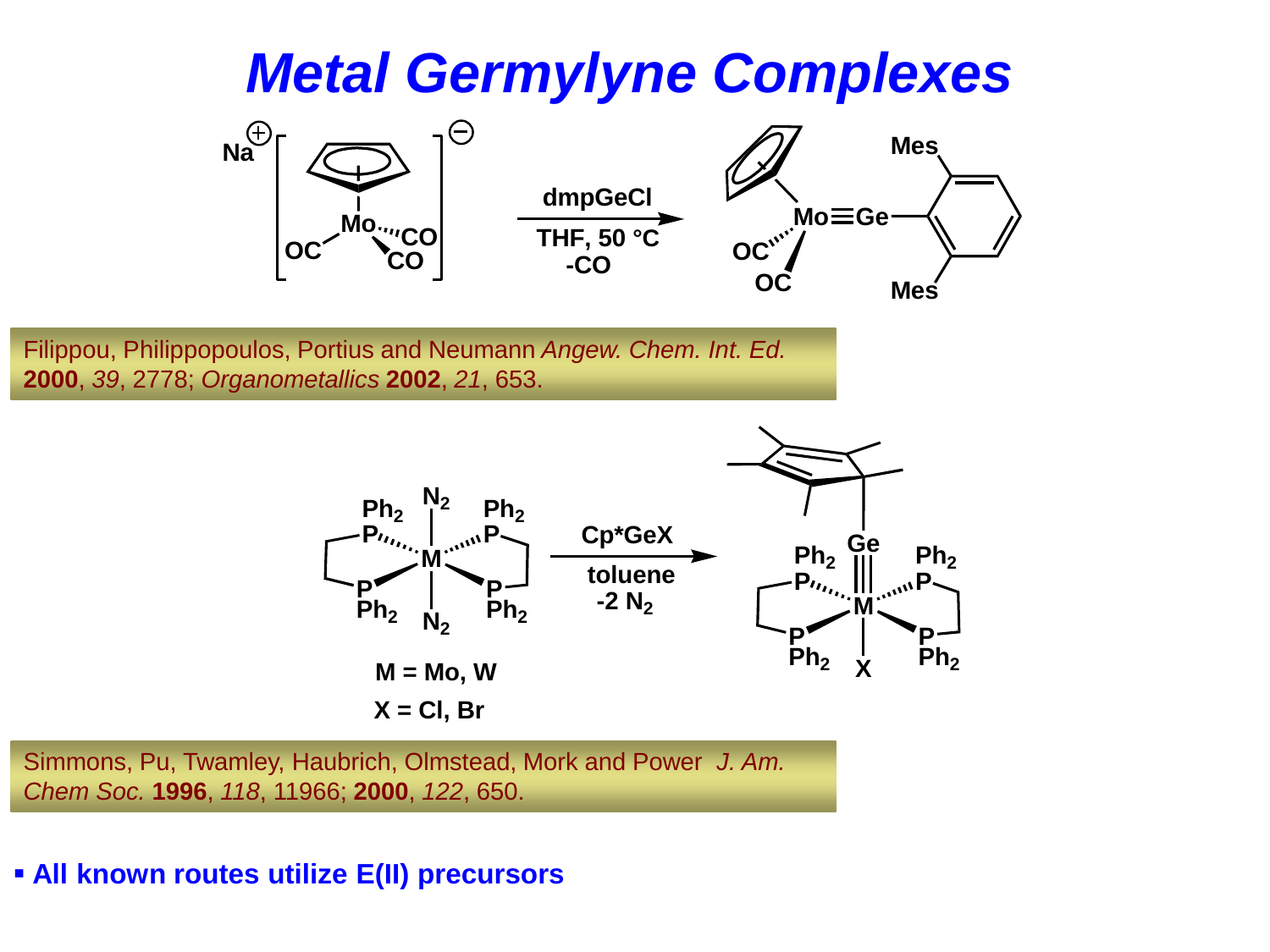#### *Ruthenium Germylyne Complex*

![](_page_27_Figure_1.jpeg)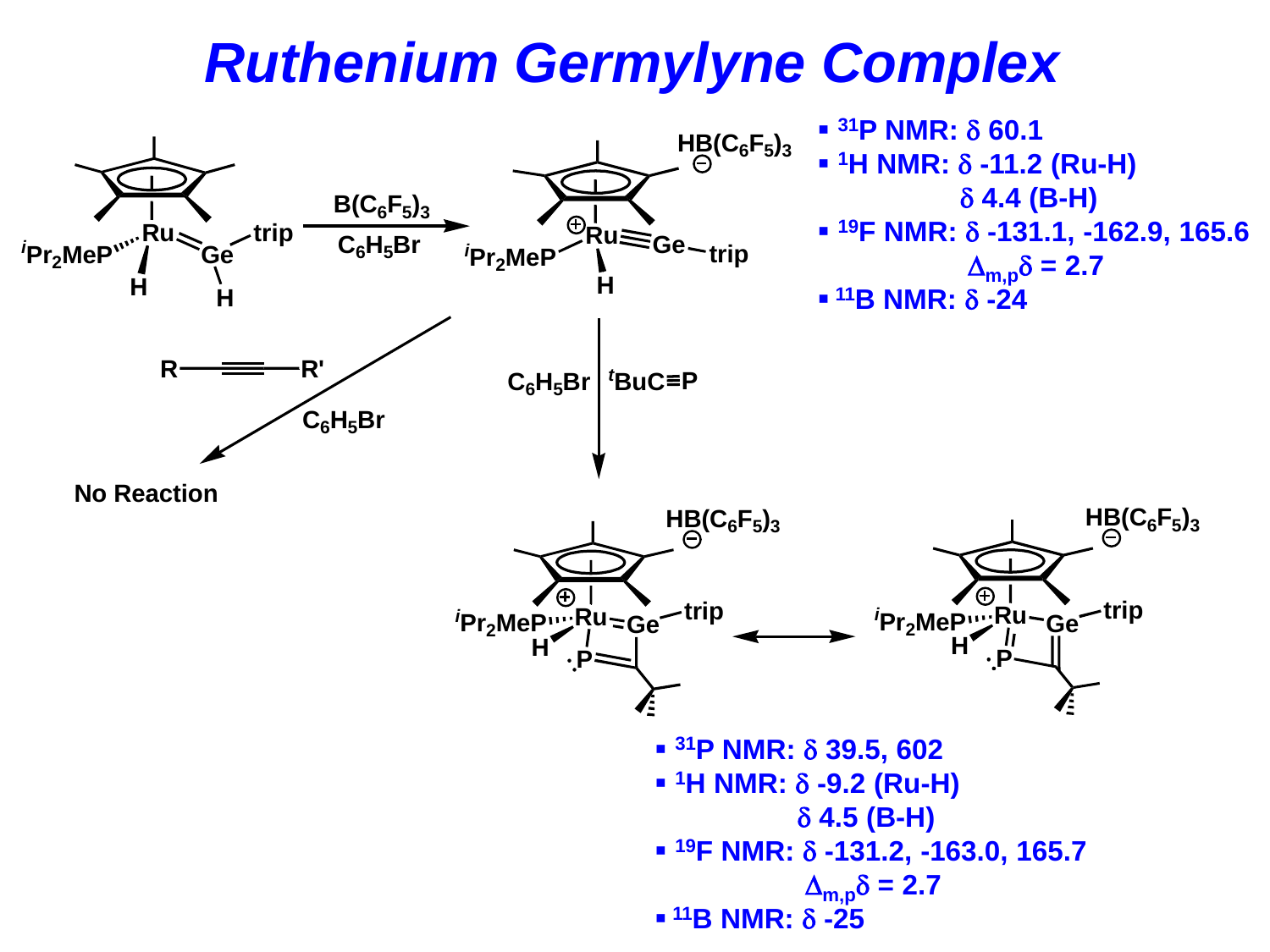### *Osmium Stannylene/Stannylyne Complexes*

![](_page_28_Figure_1.jpeg)

Hayes, P. G.; Gribble, C. W.; Waterman, R.; Tilley, T. D. *J. Am. Chem. Soc.* **2009**, *131*, 4606.